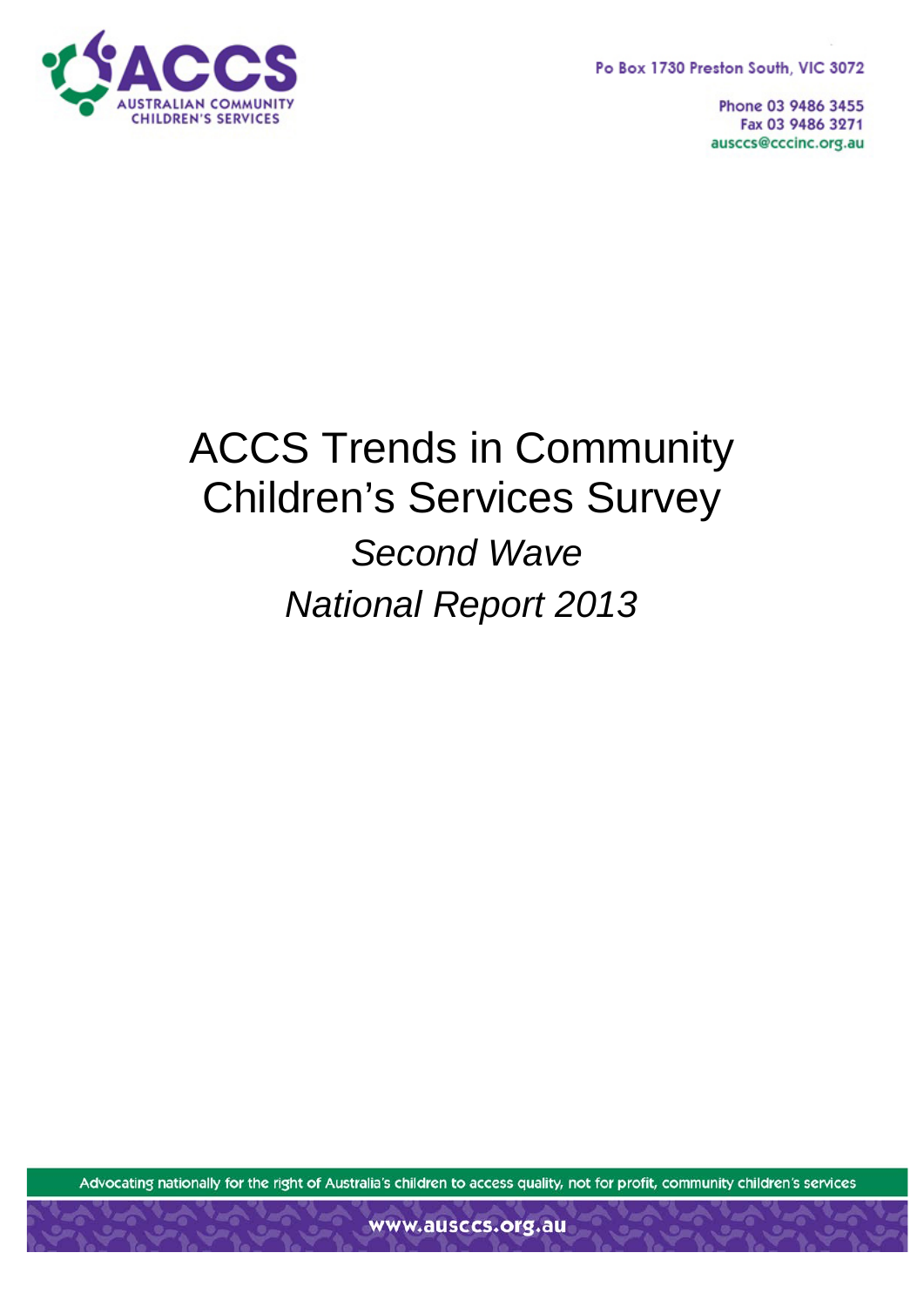© 2013 Australian Community Children's Services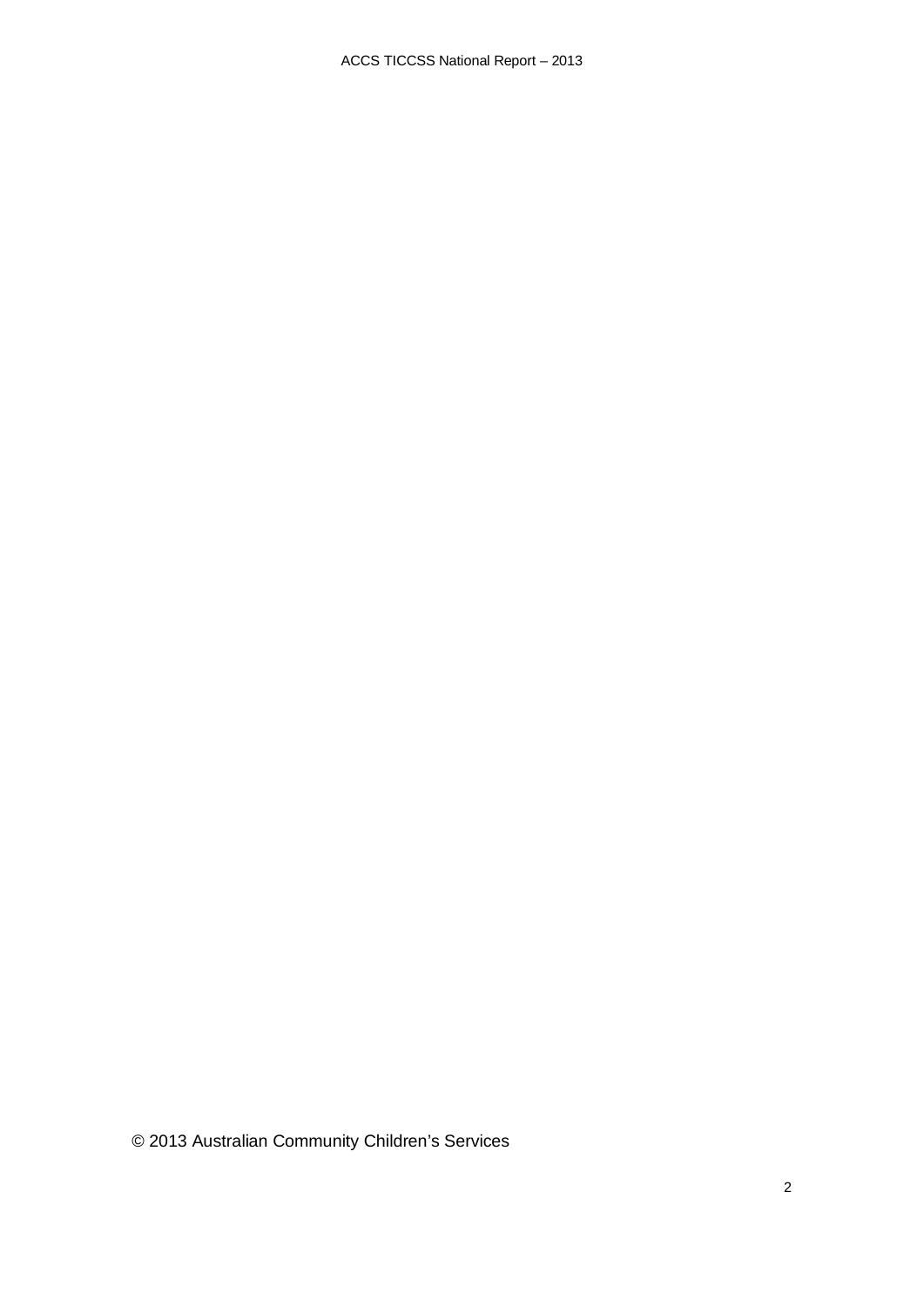#### **Acknowledgements**

ACCS gratefully acknowledges and thanks the contribution of the following, without which this publication would not be possible:

- The ACCS Research Working Group comprising members from ACCS Branches – ACCS QLD, ACCS NSW, Carewest, Community Child Care Victoria
- Community Child Care Victoria for their in kind contribution
- ACCS South Australia, ACCS New South Wales, ACCS Western Australia, Community Child Care Victoria for their financial contributions.
- Randstad Education for distributing the TICCSS survey electronically to children's services throughout Australia.

ACCS would also like to gratefully acknowledge and thank ACCS members nationally for their participation and sharing of their experiences.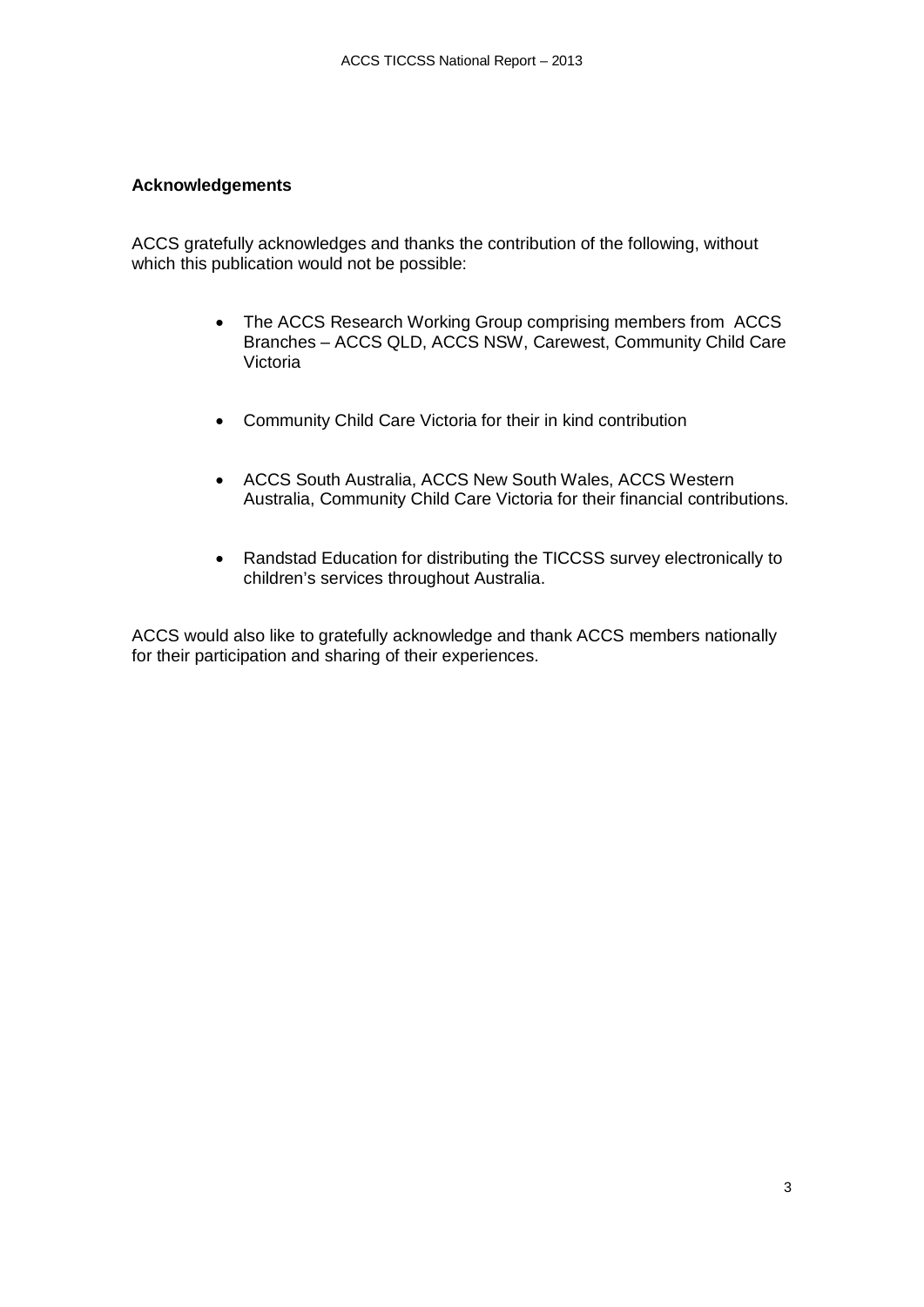# **Contents**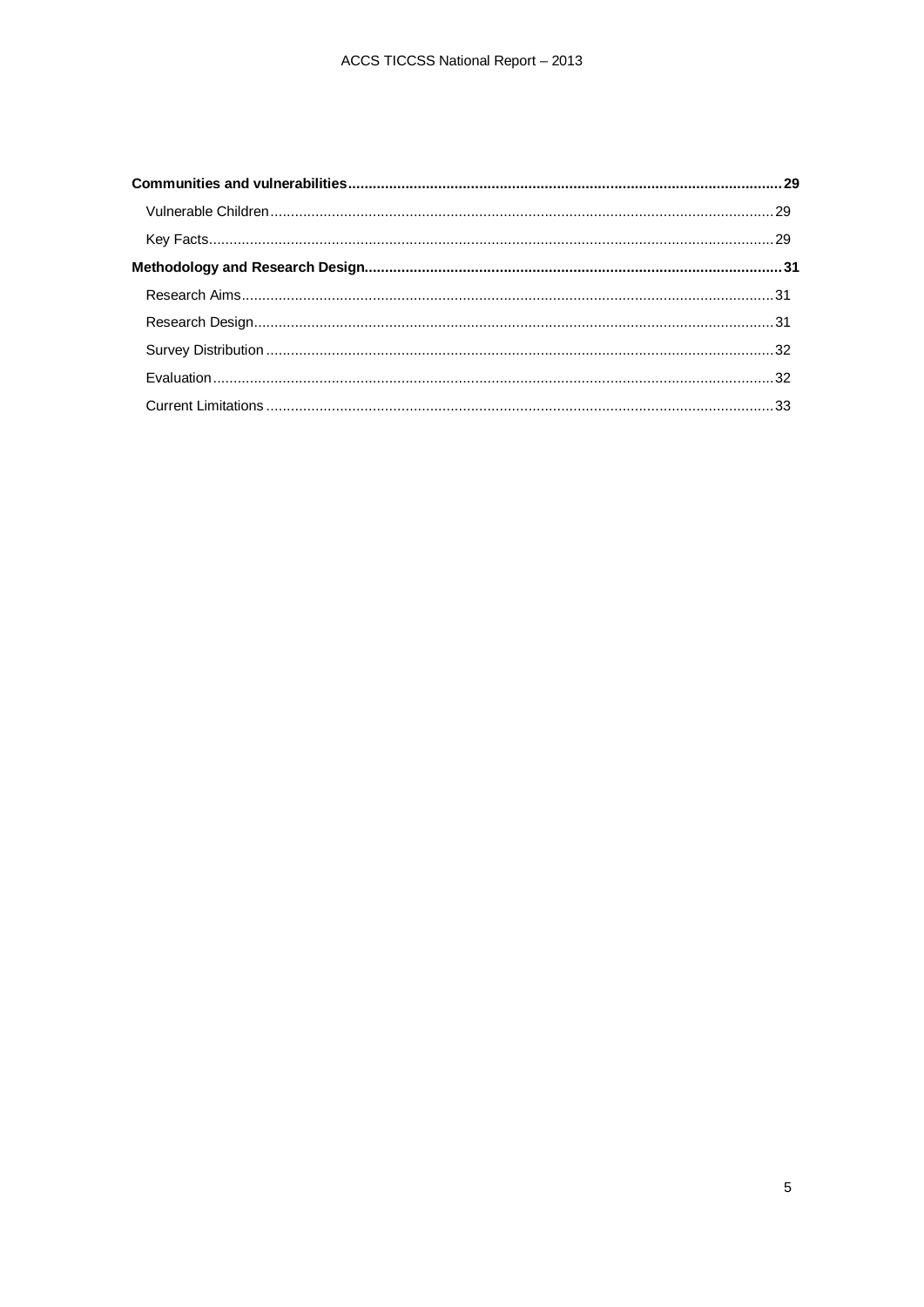# <span id="page-5-0"></span>List of Tables

| Table 1: Summary of Early Childhood Education and Care Reforms  11 |  |
|--------------------------------------------------------------------|--|
|                                                                    |  |
|                                                                    |  |
|                                                                    |  |
|                                                                    |  |
|                                                                    |  |
|                                                                    |  |
|                                                                    |  |
|                                                                    |  |
|                                                                    |  |
|                                                                    |  |
|                                                                    |  |
|                                                                    |  |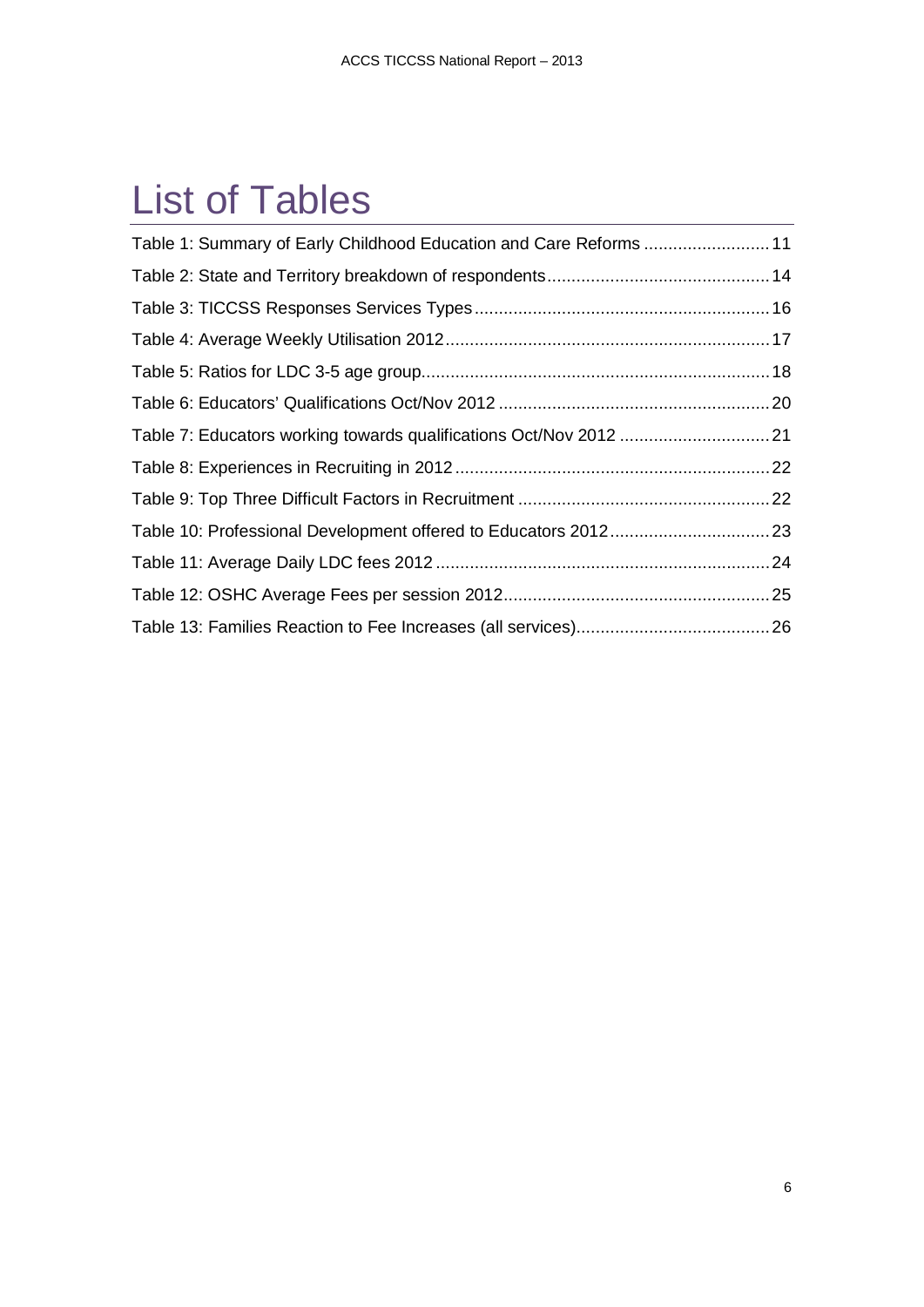# <span id="page-6-0"></span>Abbreviations

| <b>ACCS</b>   | <b>Australian Community Children's Services</b>             |
|---------------|-------------------------------------------------------------|
| <b>ACECQA</b> | Australian Children's Education and Care Quality Authority  |
| <b>ASC</b>    | After School Care                                           |
| <b>BSC</b>    | <b>Before School Care</b>                                   |
| <b>DEEWR</b>  | Department of Education, Employment and Workplace Relations |
| <b>ECEC</b>   | Early Childhood Education and Care                          |
| <b>ECT</b>    | <b>Early Childhood Teachers</b>                             |
| <b>FDC</b>    | <b>Family Day Care</b>                                      |
| <b>LDC</b>    | Long Day Care                                               |
| <b>MACS</b>   | Multifunctional Aboriginal Children's Services              |
| <b>NFP</b>    | Not for Profit                                              |
| <b>NQF</b>    | <b>National Quality Framework</b>                           |
| <b>OSHC</b>   | <b>Outside School Hours Care</b>                            |
| <b>TICCSS</b> | Trends in Community Children's Services                     |
| <b>VAC</b>    | <b>Vacation Care</b>                                        |
|               |                                                             |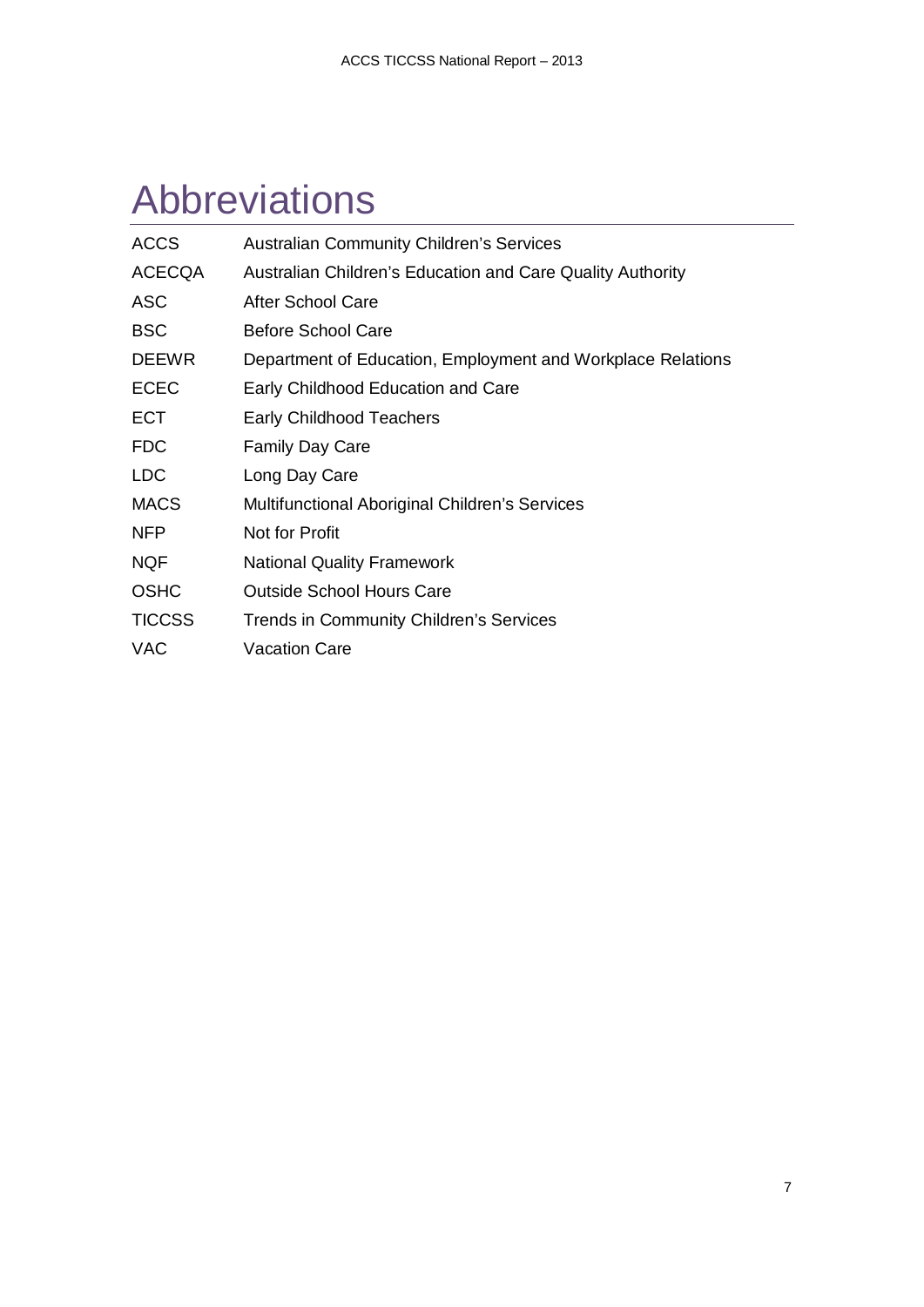# <span id="page-7-0"></span>Executive Summary

The commencement of the National Quality Framework (NQF) on January 1 2012 has produced ground-breaking changes for education and care services. With over one million Australian children currently attending an Early Childhood Education and Care (ECEC) Service, <sup>[1](#page-7-1)</sup> Australian Community Children's Services (ACCS) believes the implementation of the NQF, including the implementation of improved educator child ratios, is already providing better quality outcomes for children and families.

Close to one year into the national reforms, ACCS conducted a second wave of the Trends in Community Children's Services Survey (TICCSS) to hear experiences of children's services across Australia. Over 500 services participated in the survey in October/November 2012, representing all states and territories and Long Day Care (LDC), Outside School Hours Care (OSHC), Family Day Care (FDC),

*With the NQS and National Regulations the level of expectation of accountability and skill level has risen across the sector and this is a positive for the outcomes for the children within these services and the early childhood profession.*

*Respondent*

Preschool/kindergarten, In Home Care and Mobile Services.

Key findings of TICCSS include:

- Services are integrating the NQF into their operations and practice
- The national average daily fee for LDC was \$77.59
- Over half of services increased their fees in between the two TICCSS waves the average daily fee increase for LDC was \$2.59
- The new educator child ratios are being met and services are preparing for next introductions due in 2014

*Quality improvement is really important for our children and positive progress is being seen to be made with the new reforms. Well done for everyone's efforts.*

j

*Respondent*

Services are preparing for the introduction of Early Childhood Teachers (ECT) in 2014

The sector is engaged in upskilling the existing workforce with more than one quarter of all employees currently engaged in studying for higher early childhood qualifications.

• Again, TICCSS shows services across the country are well aware and attuned to the critical and essential education they deliver to Australian children and to the many challenges and opportunities that face the sector.

<span id="page-7-1"></span> $1$  Child Care in Australia, DEEWR, 2013 available at

[http://www.mychild.gov.au/documents/docs/Child\\_Care\\_In\\_Australia.pdf](http://www.mychild.gov.au/documents/docs/Child_Care_In_Australia.pdf)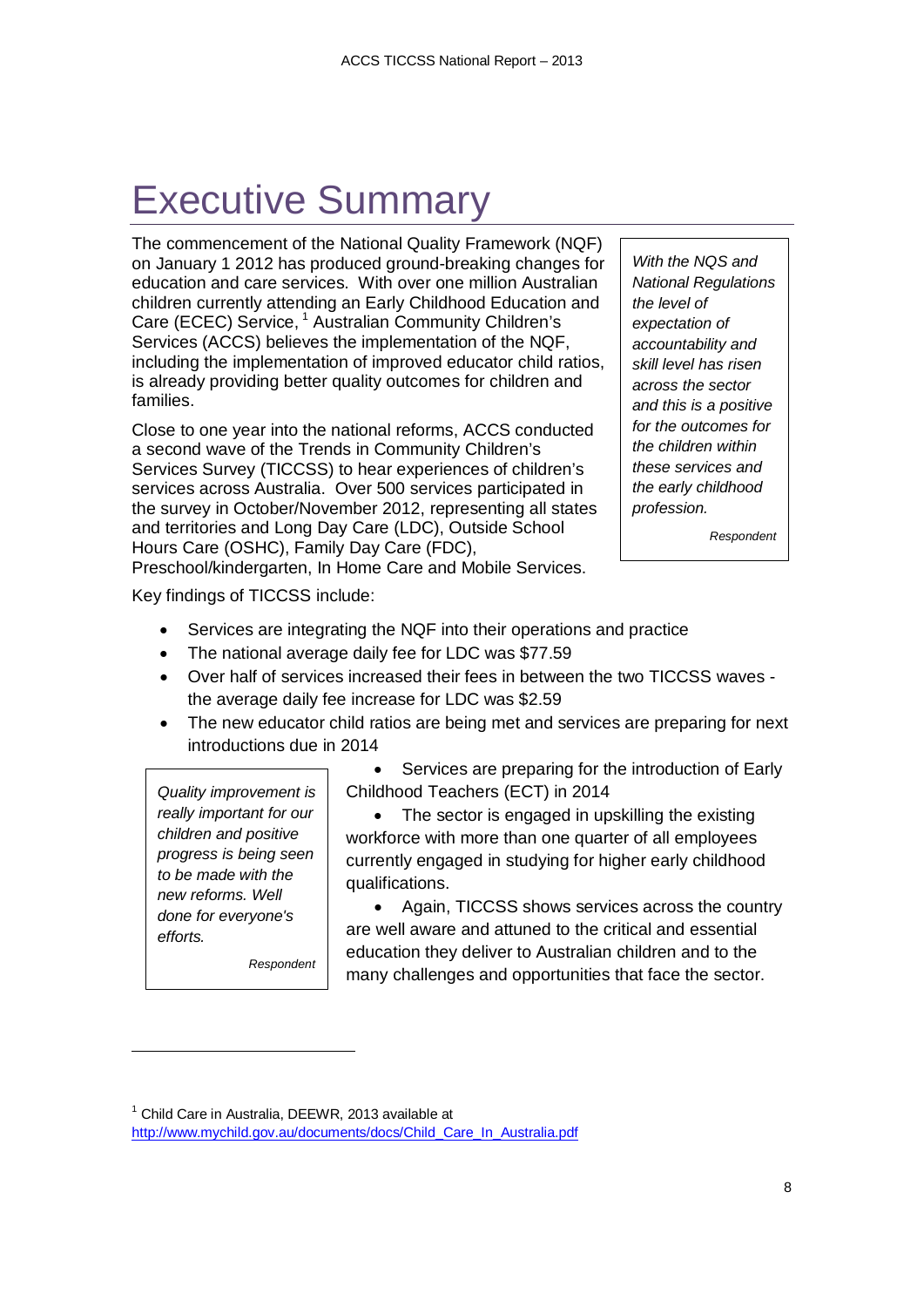## Utilisation and waiting lists

<span id="page-8-0"></span>While there has been much media reporting on families withdrawing their children from ECEC services due to prohibitively high fees, services are reporting extremely high rates of utilisation. Close to two thirds (63%) of services reported utilisation at 91-100%.

Long Day Care services again are in the most demand with 85% having a waiting list, with an average list of 51 children.

The waiting time for a place varies from service to service, however the longest waits are for the youngest children, with close to a third (31%) of services having waiting periods longer than a year for a place for a child aged from birth to less than two years old.

### Ratios

<span id="page-8-1"></span>One of the most discussed areas of the NQF has been the new national minimum ratios of educators to children. TICCSS shows all services are already meeting the ratios introduced at the start of 2012, while 83% of LDC services are already prepared for the next introduction in 2016. Some services have chosen to operate well over the national standards, recognising the relationship between quality and low ratios.

For children aged from birth to less than two years old, all LDC respondents were at least meeting the new national minimum standard of 1:4 educators to child ratio for this age group. Of these, 22% were operating their babies' room at educator:child ratios of 1:3 or better.

<span id="page-8-2"></span>For children aged 3-5 the majority of the sector (83%) is already meeting the new standard due in 2016 three years ahead of time, with 72% exceeding it.

### **Workforce**

*In my opinion all educators should have a minimum degree qualification and be adequately paid for their work*

*Respondent*

The successful implementation of the NQF depends on having a skilled and qualified workforce.

The TICCSS shows that while 10% of the workforce currently has no qualification, 25% are currently engaged in studying for an early childhood qualification.

Furthermore, in preparation for the 2014 requirement for the employment of Early Childhood Teachers in LDC services, over two thirds of LDC services have either a

four-year or three-year degree qualified teacher.

While TICCSS shows that recruitment can be difficult for many services it is not necessarily a product of the NQF, but rather a product of an under-valued and underremunerated workforce with poor support pathways into education.

Wider than TICCSS, the undervaluing of the Early Childhood workforce is gathering attention with an equal pay case being submitted to FairWork Australia by United Voice and the Australian Government pledging \$300 million for the Early Years Quality Fund. However both these initiatives are limited in their reach to the sector. The Early Years Quality Fund is only available to select LDC services and the equal pay case, if successful, will depend upon the award educators are paid under.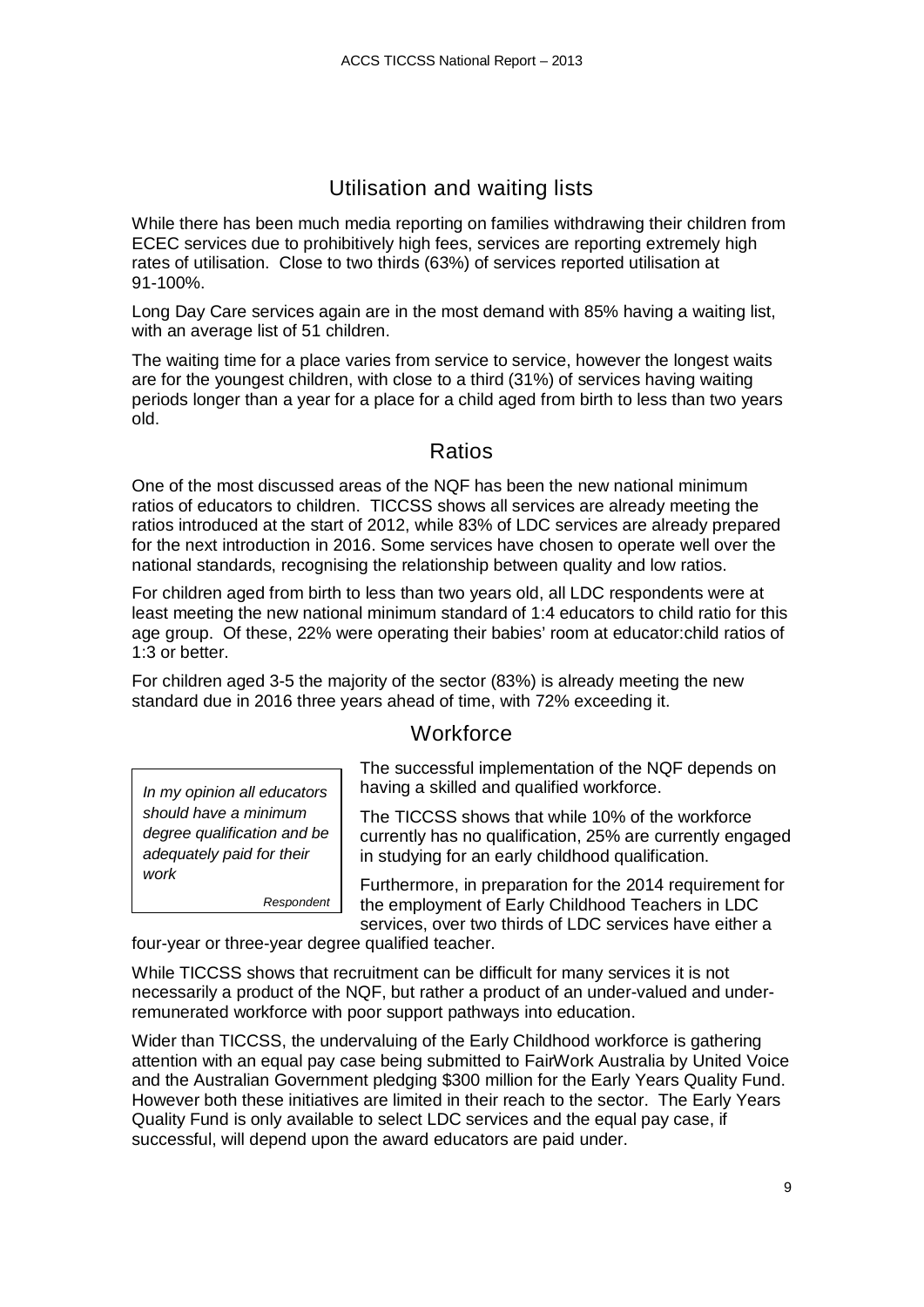#### Fees

<span id="page-9-0"></span>While affordability of services for Australian families continues to be on the public and political agenda, TICCSS shows services offering relatively accessible fees with limited increases from May to November 2012. The average LDC fee in Nov 2012 was \$77.59.

#### NQF

<span id="page-9-1"></span>Taken within the same year as the first wave, the second wave of TICSS does not show significant changes, between the waves, on the impact of the NQF on services. Given the closeness in time to the first wave ACCS believes this indicates that the services are steadily integrating NQF into their operations and practice.

*Our Centre is not in crisis, business is good and educators have embraced all the changes extremely well and are competent in EYLF & NQS.*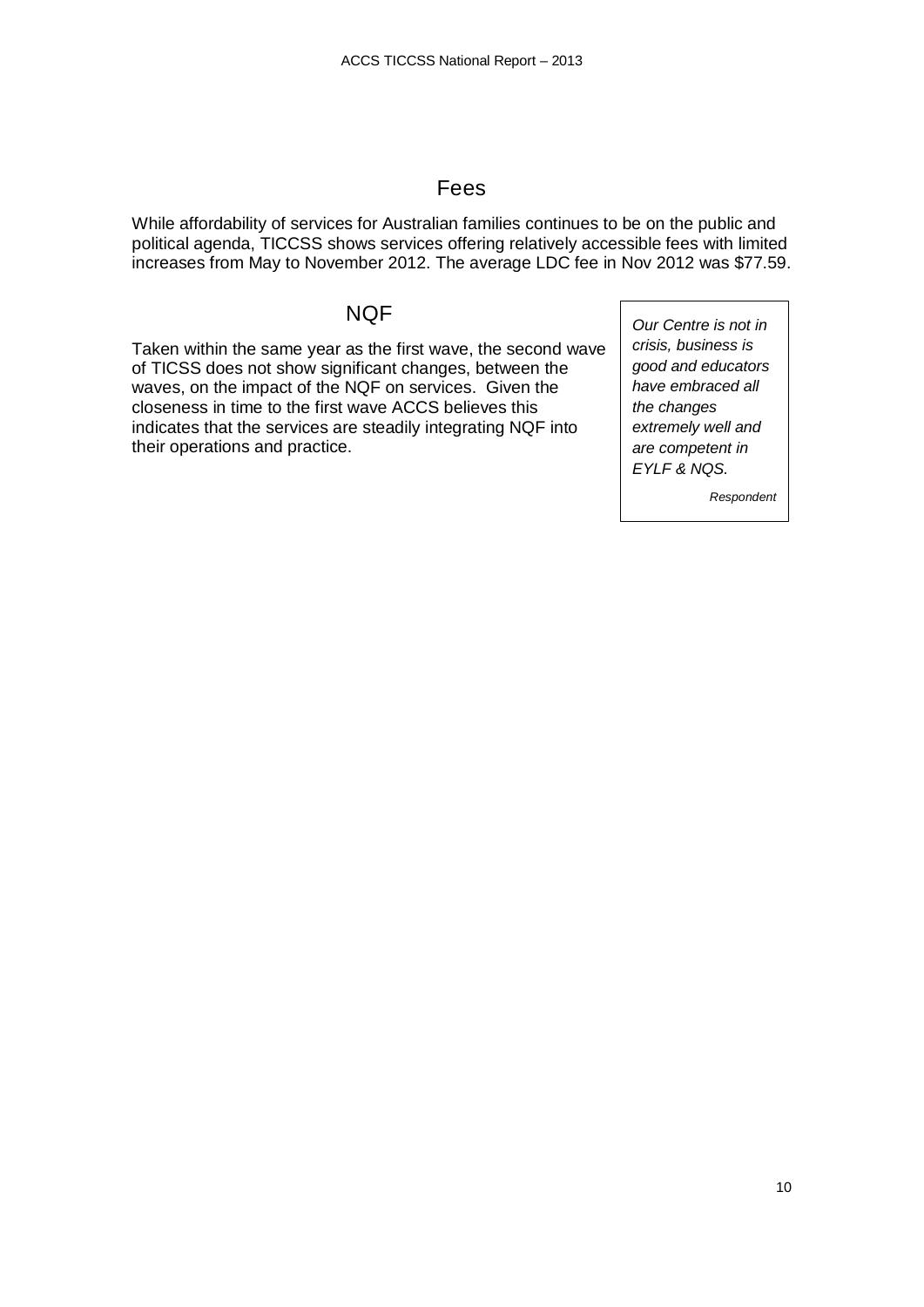# <span id="page-10-0"></span>Introduction

Children's services in Australia are close to two years into the eight-year national plan that commenced on 1 January 2012 to significantly improve the education and care provided to children and families. These positive changes support learning and development in the critical early years with skilled and qualified educators, consistent minimum standards across the nation and a robust uniform quality assurance system underpinned by wise frameworks to ensure child centred, reflective practice.

In addition to the reforms under the NQF the ECEC sector have had several high profile developments including:

- The commencement on 1 January 2013 of universal access to 15 hours a week of preschool delivered by a qualified early childhood teacher in the year before school
- Australian Government launch of the Better Schools: Before and After program with \$450 million of funding for 500 schools
- The launch of an equal pay case through FairWork Australia by United Voice
- Injection of \$300 million from the Australian Government in their Early Years Quality Fund to support increased wages for educators in LDC

<span id="page-10-1"></span>

|      | Table 1: Summary of Early Childhood Education and Care Reforms                                                                                                                                                                                                                                                                |
|------|-------------------------------------------------------------------------------------------------------------------------------------------------------------------------------------------------------------------------------------------------------------------------------------------------------------------------------|
| 2012 | • 1:4 educator to child ratios for children aged under two years                                                                                                                                                                                                                                                              |
| 2013 | • Every child to have access to 15 hours/week of preschool<br>delivered by a qualified early childhood teacher in the year<br>before school                                                                                                                                                                                   |
| 2014 | • All long day care and preschool services to employ a qualified<br>early childhood teacher<br>• Fifty per cent of educators to have, or to be working towards, a<br>Diploma level or higher qualification<br>• All remaining educators to have, or to be working towards, a<br>Certificate III qualification (or equivalent) |
| 2016 | • 1:11 educator to child ratios for children aged 3-5 years                                                                                                                                                                                                                                                                   |
| 2020 | • All long day care and preschool services with 60 children or<br>more to employ a second early childhood teacher, or another<br>suitably qualified leader                                                                                                                                                                    |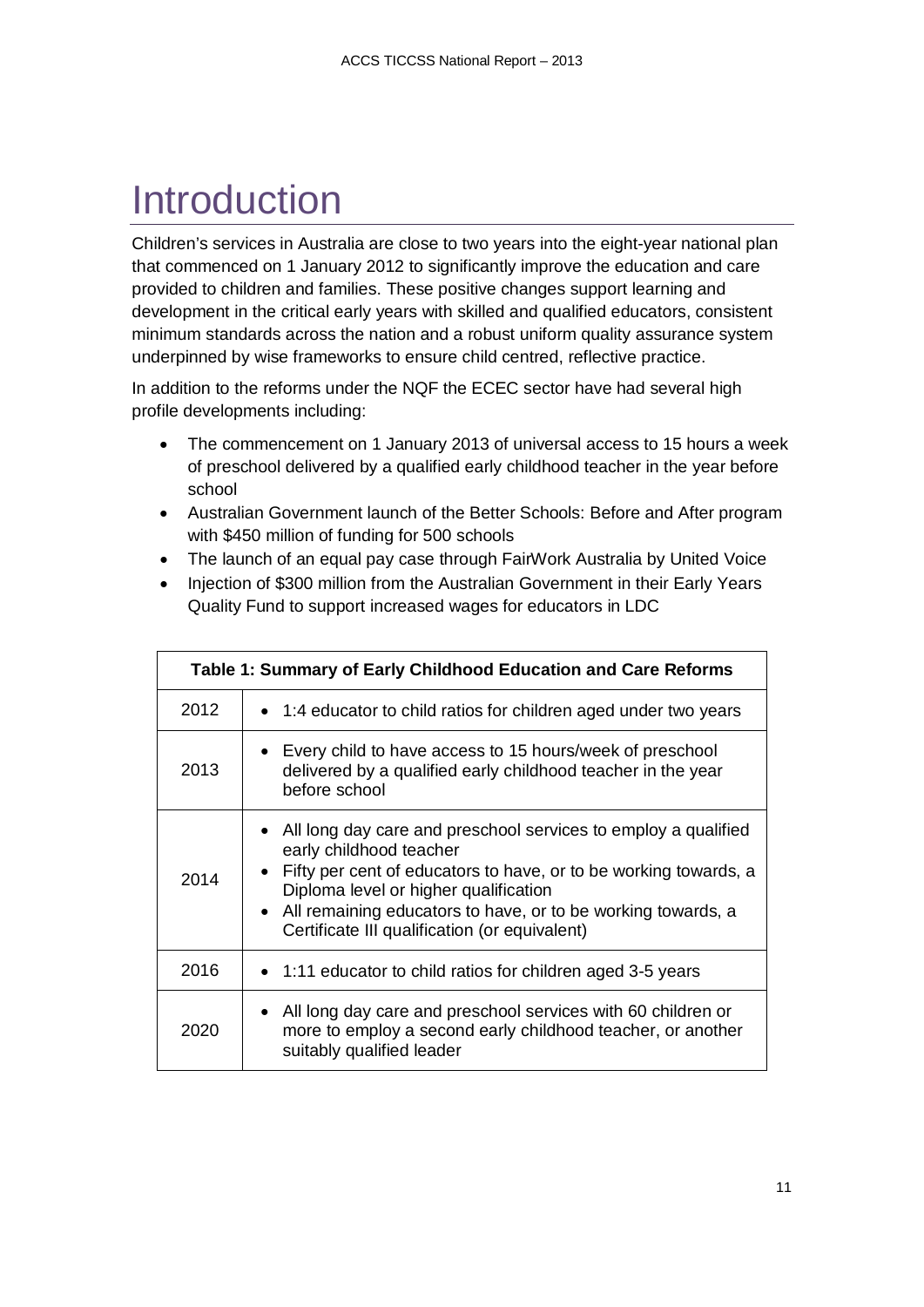ACCS advocates for the right of Australia's children to access quality NFP children's services and welcomes and actively supports the reforms. ACCS recognises that research is vital to track the implementation of the reforms, to ensure the experiences of services are heard, to counter alarmist claims of those who oppose them and to identify gains and real challenges requiring policy attention.

## Gap in knowledge

<span id="page-11-0"></span>ACCS is acutely aware of the limited sources for information on the experiences of early childhood services in Australia, and, in particular, of NFP services.

Since the last Census of Child Care Services in May 2006, the Australian Government has released sporadic reports on child care statistics.<sup>[2](#page-11-2)</sup> However the *Early childhood aligned with profit is a gross invasion of children's right to education and care.*

*Respondent*

short reports and the census do not distinguish between the NFP children's services and commercial, for-profit services.

The Australian Children's Education and Care Quality Authority (ACECQA) is publishing the results of quality assessments of services by relevant Regulatory Authorities under the NQF; again it does not distinguish commercial, for-profit services from NFP services.

ACCS knows that the experiences of the NFP sector are often very different to their commercial counterparts and believes these NFP voices should be heard. Given the formative change happening in our sector, this data gap is resulting in a lack of understanding of how the NFP sector is responding to the reforms.

Research driven by the NFP sector on the NFP sector, can provide different data on successes and challenges and shine a light on the experiences of these services around Australia.

# TICCSS: addressing a gap in knowledge

<span id="page-11-1"></span>As the peak body for not for profit children's services, ACCS recognised the gaps in knowledge and with the initial TICCSS in May 2012, commenced an ambitious research agenda to track the experiences of community children's services in Australia. With biannual surveys to the sector in the first year and annual surveys thereafter, TICCSS has monitored the experiences of children's services across Australia in one of its most transformative years. Research focuses have included educator child ratios, utilisation, waiting lists, fees (including increases), experiences in implementing

j

<span id="page-11-2"></span><sup>&</sup>lt;sup>2</sup> <http://deewr.gov.au/australian-government-census-child-care-services-2006-census> Other reports available here<http://www.mychild.gov.au/pages/ResourcesReports.aspx>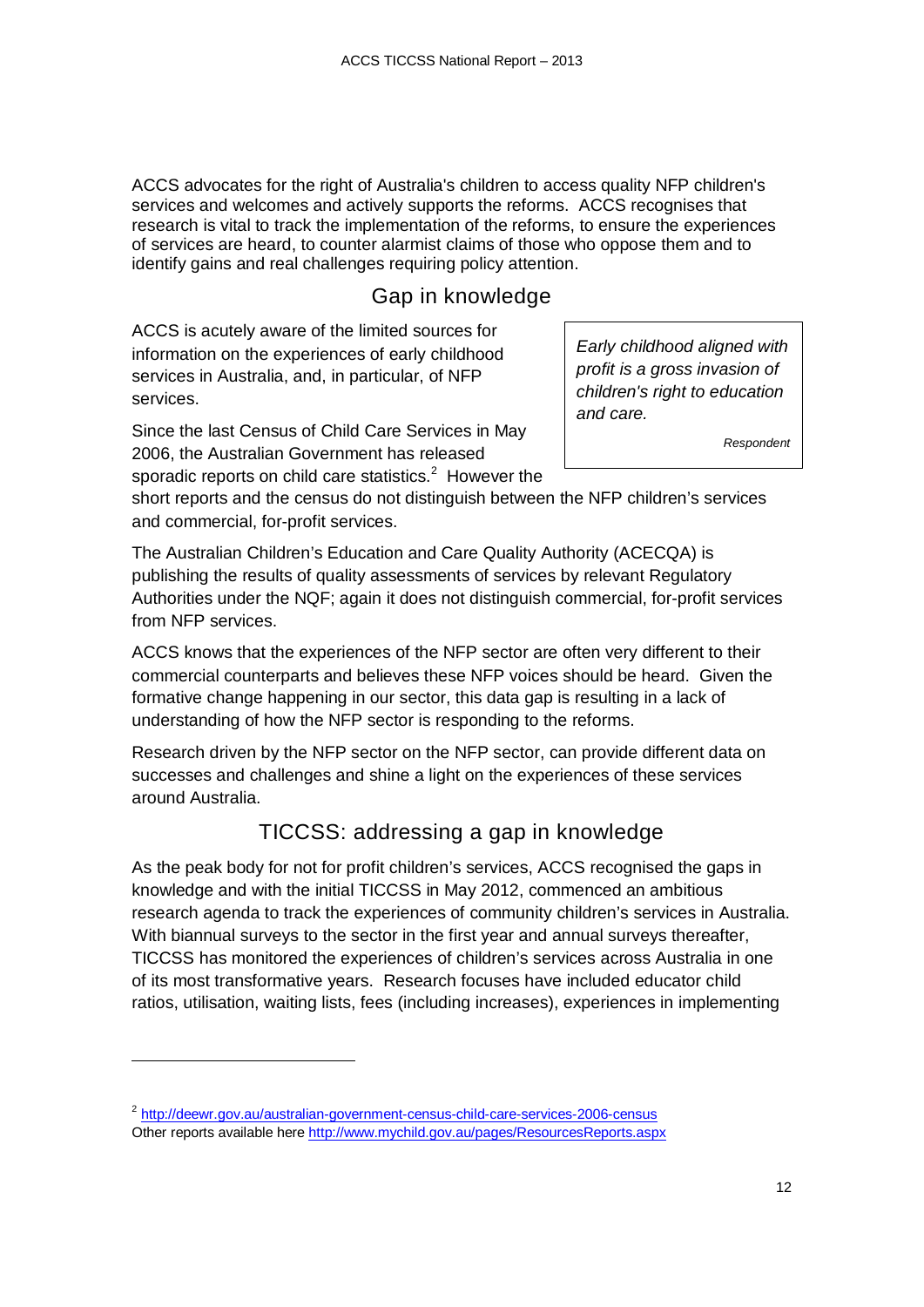the NQF, existing and emerging vulnerabilities in communities and experiences with regard to recruiting and retaining staff.

Most importantly, with its main audience being NFP children's services, TICCSS sheds a light on the specific experiences of this sector.

Conducted in May/June 2012, the first wave of TICCSS attracted responses from 640 services around Australia. Recognising the significance of the first year of the reforms, the second wave was conducted in October/November 2012 and captured the experiences of over 500 services including the development of Quality Improvement Plans, appointment of Educational Leaders and the commencement of assessments.

Responses in both TICCSS waves were as varied as the ECEC sector, representing all states and territories, a range of service sizes (from 25 places or less to 80 plus places) and a range of metropolitan, regional and remote areas in Australia. The respondents deliver a range of services to meet the needs of Australian families including long day care, before and after school care, kindergarten/preschool, family day care, vacation care, in home care, multi-functional Aboriginal children's services, occasional care and mobile services for rural and remote families.

Responses were from the three main operation models: stand-alone community based (not for profit), large NFP organisations (such as YMCA, Goodstart, and church organisations) and commercial providers. However, reflecting the membership of ACCS, the NFP services, small and large, were the main respondents and the main subjects of this report.

The TICSS is designed to be explorative. The findings, and this report, are intended to be indicative of what is happening in the sector and not representative. ACCS believes it provides vital information to track changes in the sector as government policy brings about the transformation to ensure consistently high quality education and care.

We also anticipate that TICCSS may assist in identifying areas where more extensive research could be conducted.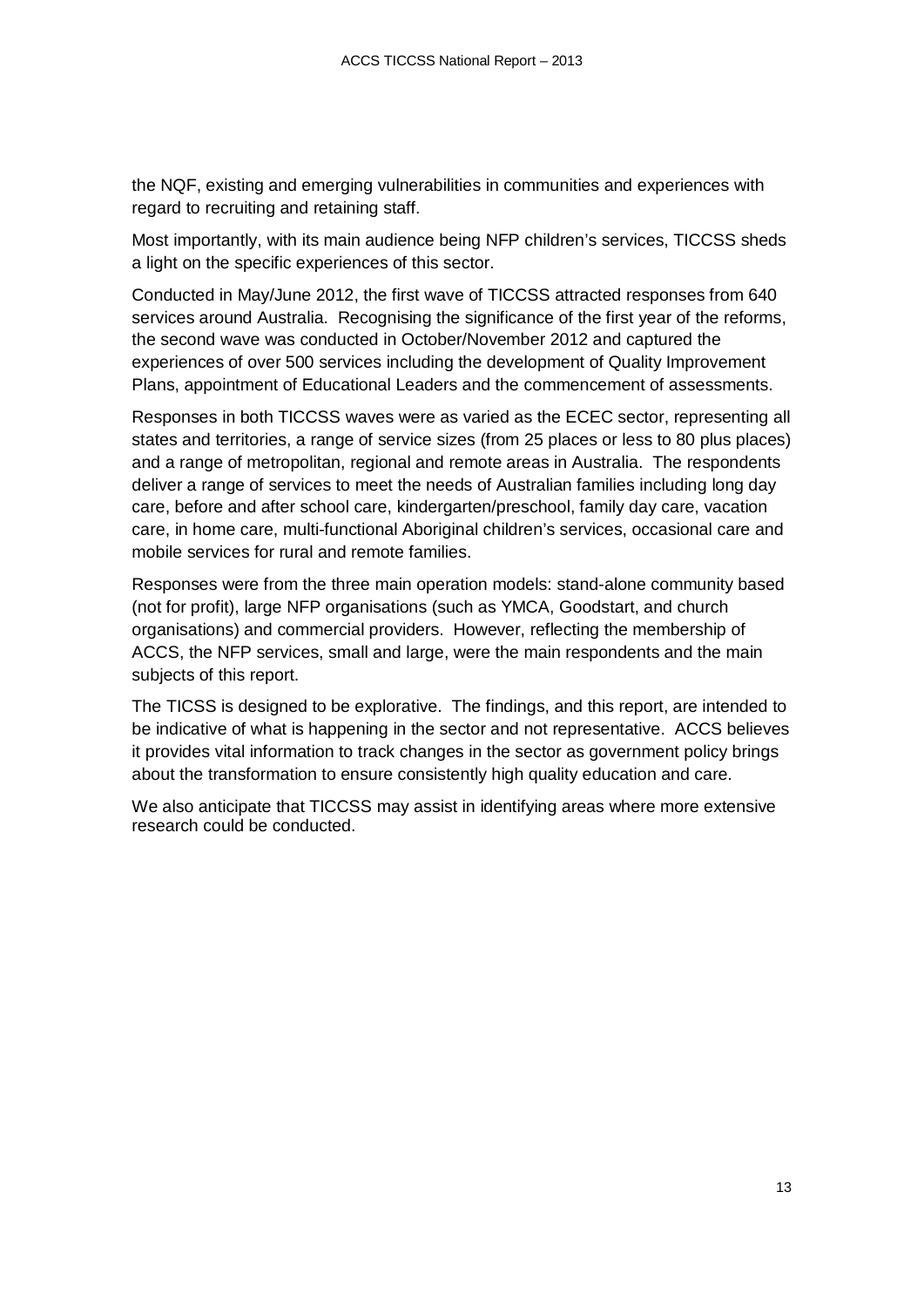# <span id="page-13-0"></span>**Demographics**

### State and Territory Responses

<span id="page-13-1"></span>Around the country, ECEC services are delivering essential education and care for Australian families and children.

TICCSS, as the only research that is designed for not for profit children's services specifically, includes comprehensive representation from services all over Australia delivering many types of education and care.

Over 500 services participated in the second wave of TICCSS responding to the survey in October and November 2012. The timing for the second wave was chosen by ACCS to allow services to share their experiences 10 months into the first stage of the implementation of the NQF, the development of their initial Quality Improvement Plans and the commencement of the first of the assessment and ratings visits undertaken by ACECQA.

All states and territories were represented with the largest response from the higher populated states – Victoria and New South Wales. It should be noted that the first wave and second wave surveys attracted different numbers of respondents from State's and Territories. It should also be noted respondents in this second wave may not have participated in the first wave. This research is not intended to track changes in individual services but provides an indicative snapshot at the time of the survey.

<span id="page-13-2"></span>

| Table 2: State and Territory breakdown of respondents |               |              |  |
|-------------------------------------------------------|---------------|--------------|--|
|                                                       | 2012 May/June | 2012 Oct/Nov |  |
| <b>Australian Capital Territory</b>                   | 0.2%          | 1.8%         |  |
| New South Wales                                       | 28.3%         | 43%          |  |
| <b>Northern Territory</b>                             | 0.5%          | 3.2%         |  |
| Queensland                                            | 21.2%         | 8.2%         |  |
| South Australia                                       | 6.1%          | 11.2%        |  |
| Tasmania                                              | 1.5%          | 0.4%         |  |
| Victoria                                              | 39.8%         | 28.8%        |  |
| Western Australia                                     | 2.5%          | 3.4%         |  |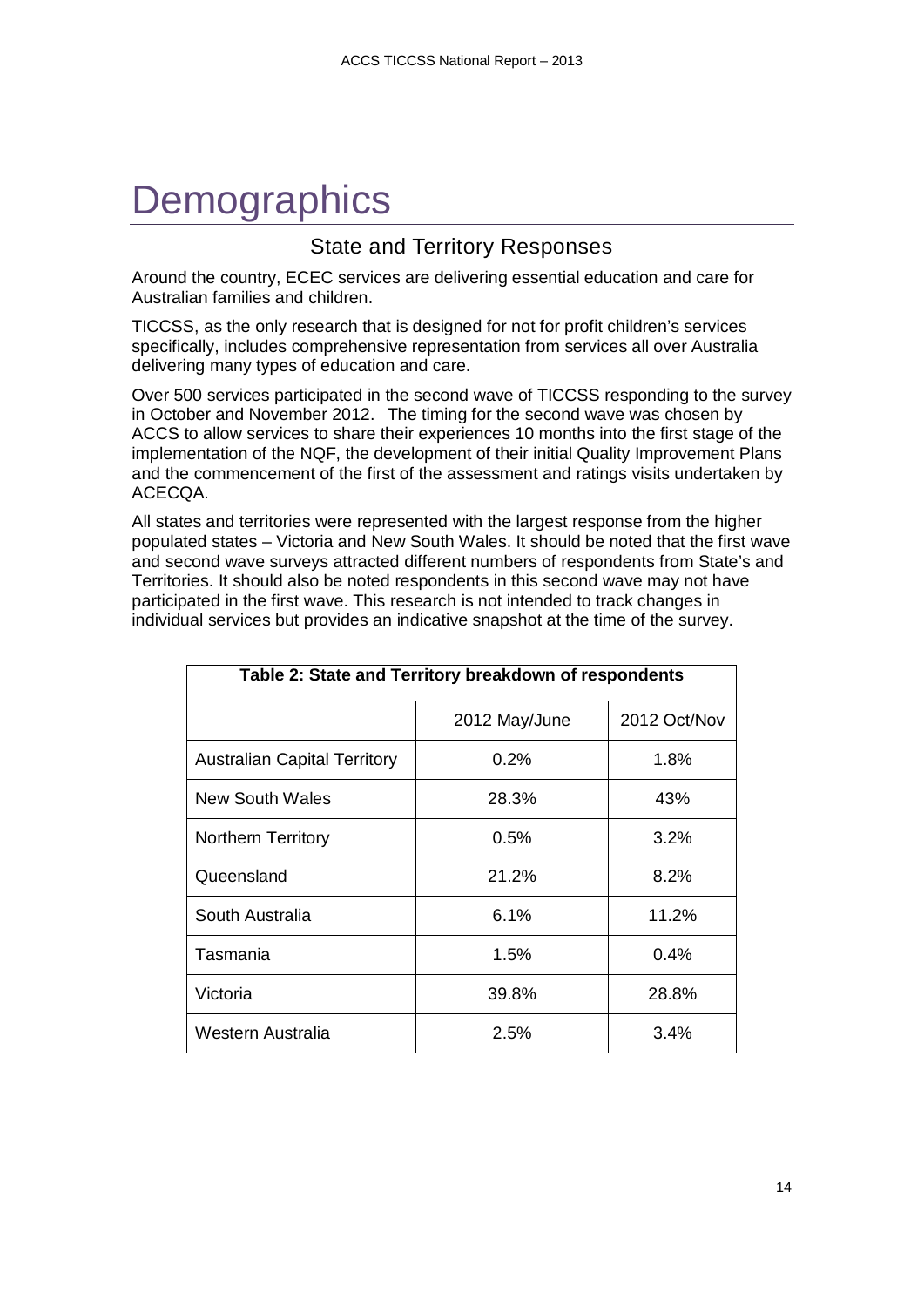## Management Types

<span id="page-14-0"></span>While TICCSS primary target is not for profit services, some responses indicated they were from commercial, for-profit services.

Key findings include:

-

- Forty-five per cent of respondents were from stand-alone parent managed services (including school committees/groups, incorporated associations and cooperatives).
- Forty-three per cent of respondents were from a not for profit organisation or local council (i.e. YMCA, local government, church organisation or GoodStart Early Learning).
- The remaining 12% identified as being a commercial company or private owner.

Unless specified otherwise, data in this report includes all management types and service types.

### Size of Service

<span id="page-14-1"></span>Similar to the first wave, the second wave of TICCSS attracted responses from services of all sizes. Ten per cent of services were very small (less than 25 places), 50% small (26-59 places), 20% large (60-79 places) and 19% very large (80+ places).

While TICCSS included responses from the major services in most states and territories, the majority of the Outside School Hours Care services (OSHC) were from New South Wales and Victoria. [3](#page-14-3)

### Geographical Locations

<span id="page-14-2"></span>Representing a spread of geographic locations, over two thirds (67%) of respondents were from major cities, 29% from regional Australia and one and a half percent from remote or very remote Australia.<sup>[4](#page-14-4)</sup>

<span id="page-14-3"></span> $3$  Outside School Hours Care includes services that deliver any of the following – Before School Care (BSC), After School Care (ASC) and Vacation Care (VAC).

<span id="page-14-4"></span><sup>&</sup>lt;sup>4</sup> Ninety-five per cent of services provided addresses that allowed for coding using the Australian Bureau of Statistics Australian Standard Geographical Classification. Regional Australia includes inner regional and outer regional.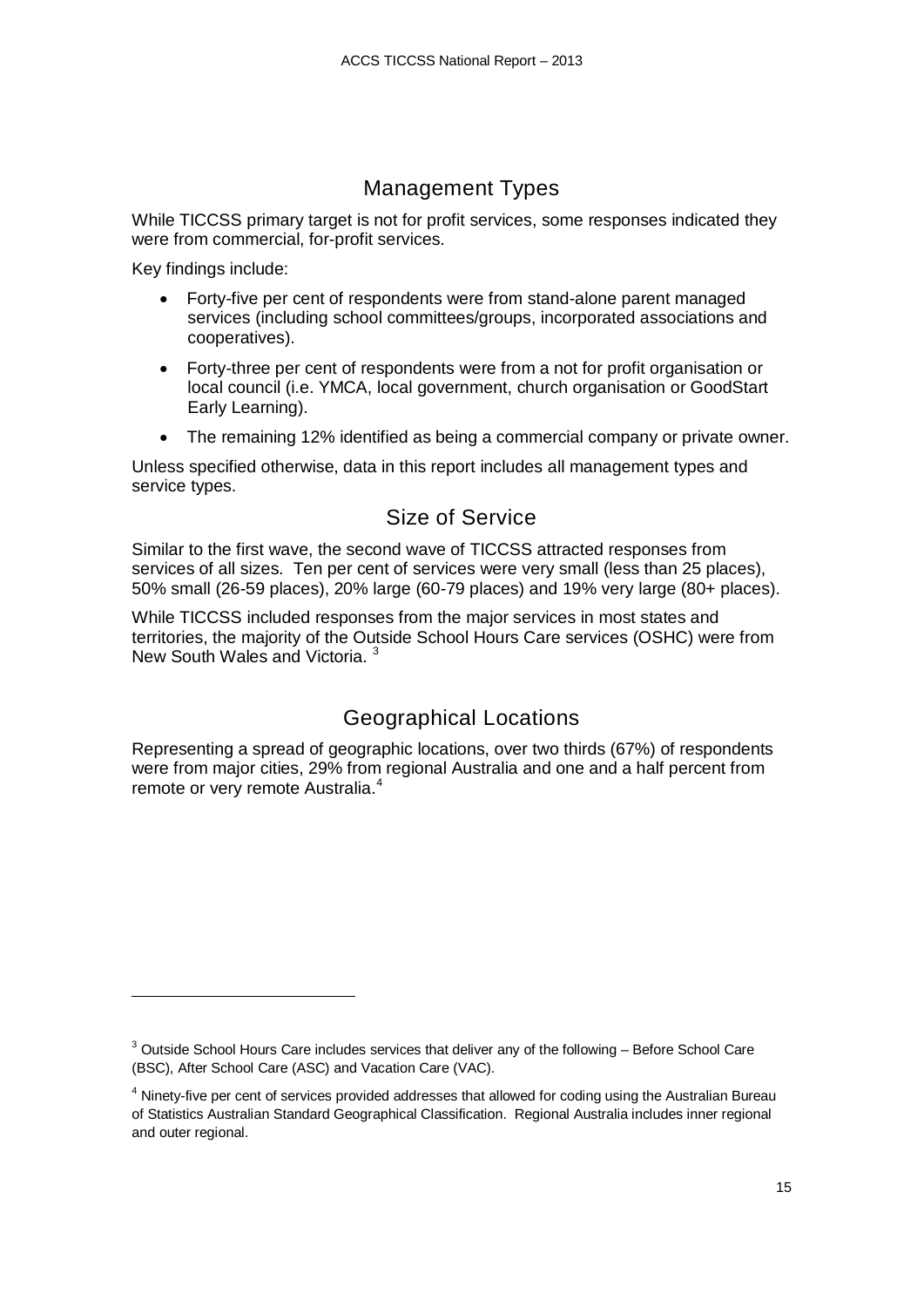# Service Types

<span id="page-15-0"></span>Again LDC was the dominant service type in TICCSS, however many respondents delivered more than one service. Of the 59% of services that provided LDC, 35% also provided preschool/kindergarten. See Table 3 for further breakdown.

<span id="page-15-1"></span>

| Table 3: TICCSS Responses Services Types <sup>5</sup>            |               |              |  |
|------------------------------------------------------------------|---------------|--------------|--|
|                                                                  | 2012 May/June | 2012 Oct/Nov |  |
| Long Day Care (LDC)                                              | 53%           | 59%          |  |
| Before School Care (BSC)                                         | <b>29%</b>    | 15%          |  |
| After School Care (ASC)                                          | 35%           | 19%          |  |
| Vacation Care (VAC)                                              | 25%           | 12%          |  |
| Occasional Care (OCC)                                            | 6%            | 7%           |  |
| Kindergarten/Preschool                                           | 29%           | 40%          |  |
| Family Day Care (FDC)                                            | 5%            | 7%           |  |
| In Home Care                                                     | 1%            | 1.4%         |  |
| Multi-functional Aboriginal<br><b>Children's Services (MACS)</b> | 0.3%          | 0.2%         |  |
| <b>Mobile Service</b>                                            | 1%            | 2%           |  |

j

<span id="page-15-2"></span> $5$  NB: adds to more than 100% as many respondents deliver multiple service types.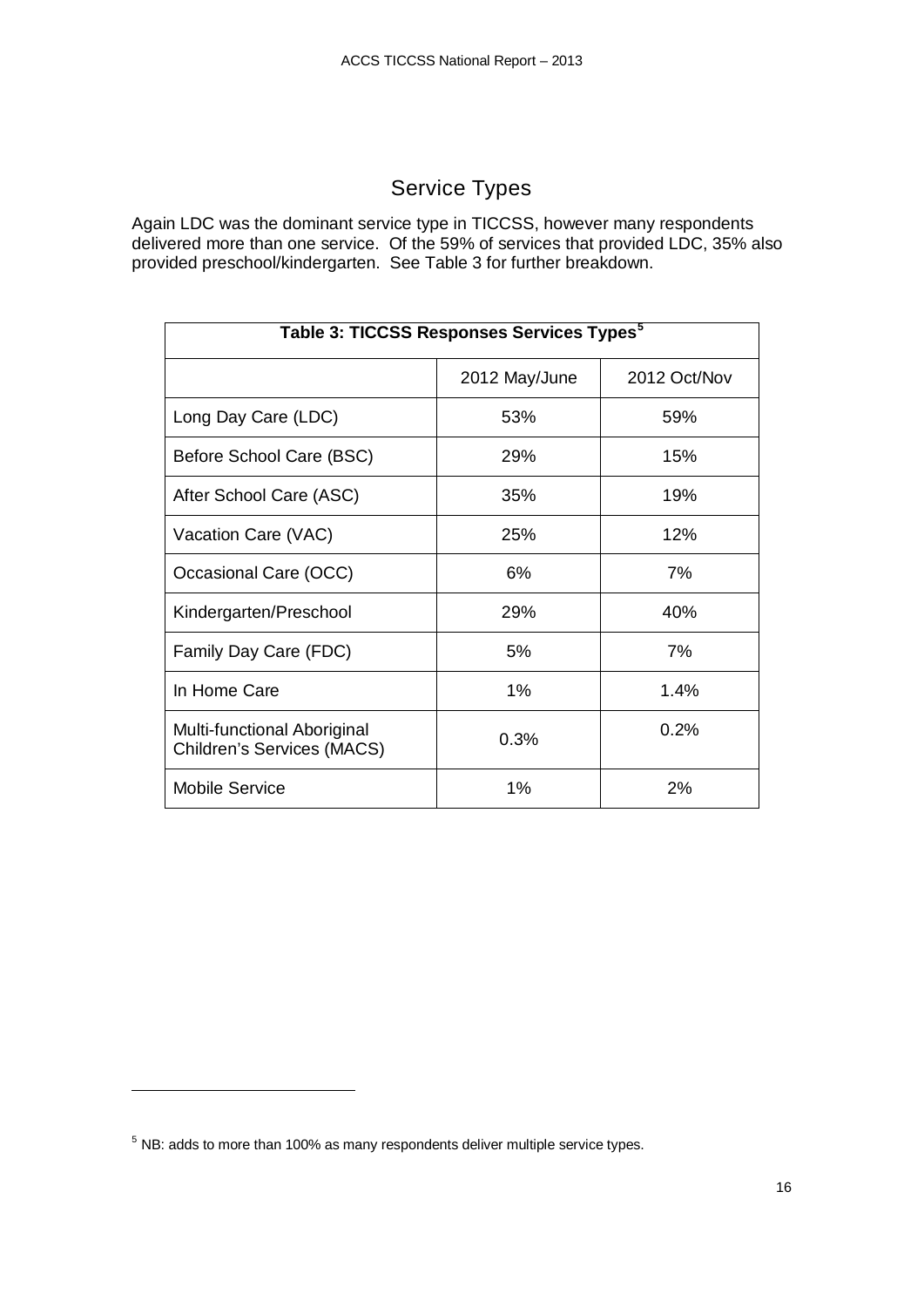# <span id="page-16-0"></span>Waiting Lists, Utilisation and Ratios

The availability of children services for Australian families is often discussed. TICCSS provides data on service utilisation and waiting lists across the age groups, giving a broad picture of areas in constant demand.

## Utilisation

<span id="page-16-1"></span>Demonstrating the critical need for ECEC services, more and more services have reported extremely high utilisation rates, with 14% more services reporting 91-100% utilisation in October than had previously been reported in May. 60% of services had high average weekly utilisation (91-100%), 18% had reasonably high (81-90%), while 19% had utilisation at less than 80%.

Consistent with the first wave, LDC has the highest rates of utilisation among services available.

*Even though new requirements cost more and take more work to implement they are very badly needed to increase the quality of education and care for all children. Increased ratios and staff qualifications are well worth paying for.*

*Respondent*

<span id="page-16-3"></span>

| Table 4: Average Weekly Utilisation 2012 |                     |                |            |                |             |         |
|------------------------------------------|---------------------|----------------|------------|----------------|-------------|---------|
| <b>Utilisation</b>                       | <b>All Services</b> |                | <b>LDC</b> |                | <b>OSHC</b> |         |
| Rate                                     | May/June            | <b>Oct/Nov</b> | May/June   | <b>Oct/Nov</b> | May/June    | Oct/Nov |
| 91-100%                                  | 49%                 | 63%            | 60%        | 68%            | 25%         | 32%     |
| 81-90%                                   | 22%                 | 18%            | 23%        | 17%            | 23%         | 26%     |
| 71-80%                                   | 13%                 | 8%             | 9%         | 7%             | 24%         | 16%     |
| 61-70%                                   | 8%                  | 7%             | 4%         | 6%             | 13%         | 13%     |
| Less than<br>60%                         | 8%                  | 4%             | 4%         | 3%             | 15%         | 14%     |

# Waiting Lists

<span id="page-16-2"></span>In planning for education and care options for children, many families will experience a wait in finding a place in certain areas and preferred services. Three quarters of all services have a waiting list, in particular LDC services where 85% have waiting lists.

Waiting lists for the youngest children is commonly believed to be the longest. TICCSS shows that on average, services will have 51 children on the waiting list for the 0-2 year old age group. The wait on these lists varies; one third of services reported waiting periods of six to twelve months, 25% one to two years and six per cent longer than two years.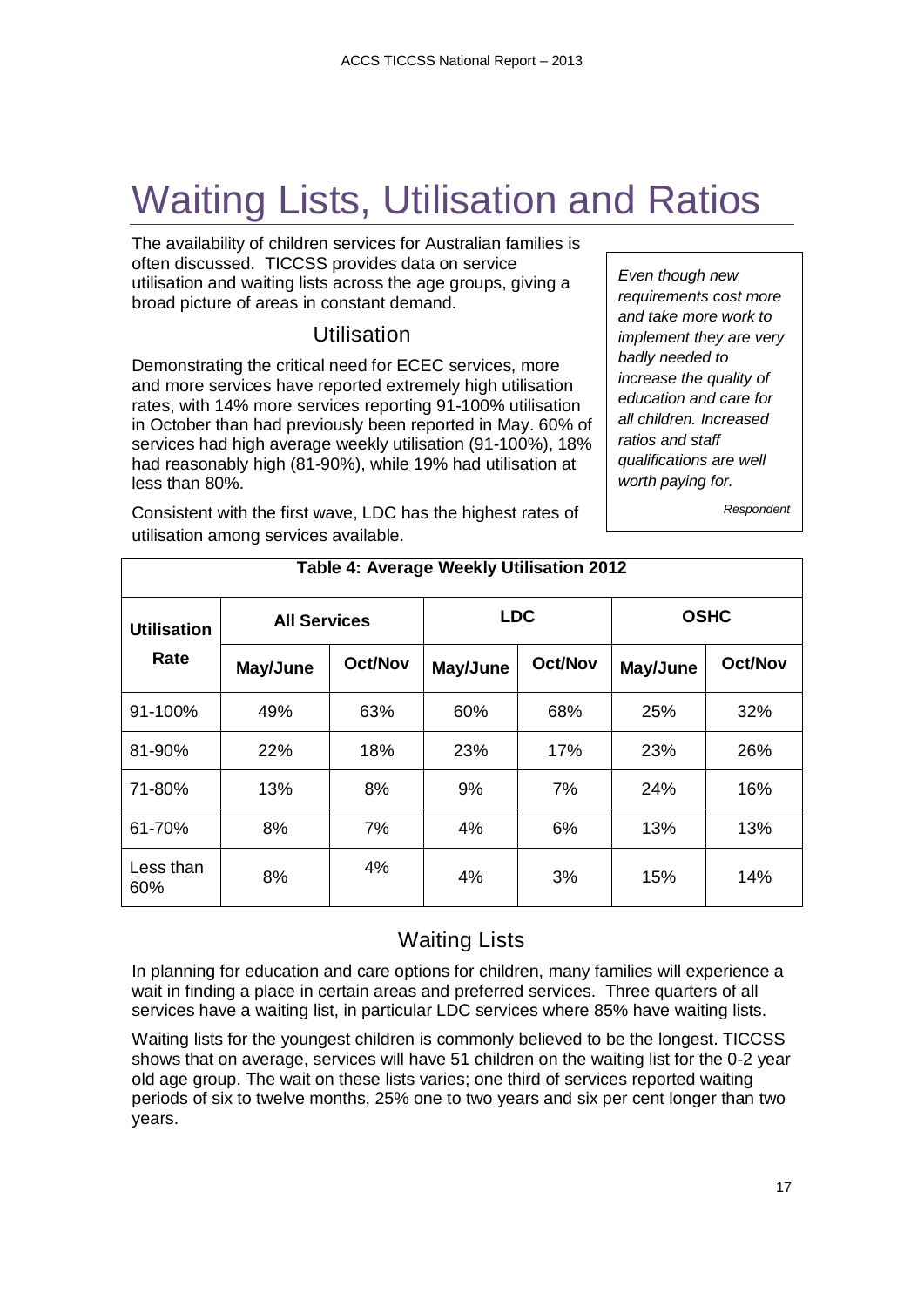## Educator and Child Ratios

<span id="page-17-0"></span>One of the most discussed areas of the NQF has been the new national minimum standards for ratios of educators to children. These are bringing in line previously differing ratios from state to state, to provide consistency across the country with the numbers of educators required for children according to age groups.

Contrary to the reports that this area of the NQF is creating problems for services, TICCSS shows services are meeting the ratios already introduced. The majority of services (83%) are already meeting the ratios due for implementation in 2016 and some services have chosen to operate well above the national standards, recognising the relationship between quality and low ratios.

#### **Zero to two year olds**

For 0-2 year olds, all LDC respondents were at least meeting the new national minimum standard of 1:4 staff to child ratio for children aged 0-2 years and 22% were operating their babies' room at educator child ratios of 1:3 or better.

Furthermore 10% of LDC services planned to increase their staffing levels in their babies' rooms in the first half of 2013.

#### **Three to five year olds**

j

A national minimum standard of one educator for every 11 children aged 3-5 year olds will apply from 2016. The first wave of TICCSS in May 2012 showed that the sector was already working hard to meet this ratio and there has been further progress. In November 2012, the majority of the sector (83%) was meeting the standard (three years ahead of time), and 72% exceeding it. Furthermore, more than half (53%) are operating at better than 1:10. See Table 5 for further breakdown.

<span id="page-17-1"></span>

| Table 5: Ratios for LDC 3-5 age group <sup>6</sup> |                               |      |  |
|----------------------------------------------------|-------------------------------|------|--|
| Ratios                                             | 2012 Oct/Nov<br>2012 May/June |      |  |
| Better than 1:10                                   | 47%                           | 53%  |  |
| 1:10                                               | 20%                           | 24%  |  |
| 1:11                                               | 5%                            | 6%   |  |
| 1:12                                               | 12%                           | 8%   |  |
| 1:13                                               | 1%                            | 1%   |  |
| 1:14                                               | 0%                            | 0.0% |  |
| 1:15                                               | 14%                           | 9%   |  |

<span id="page-17-2"></span> $6$  Please note that due to rounding off, some percentages will not add to 100.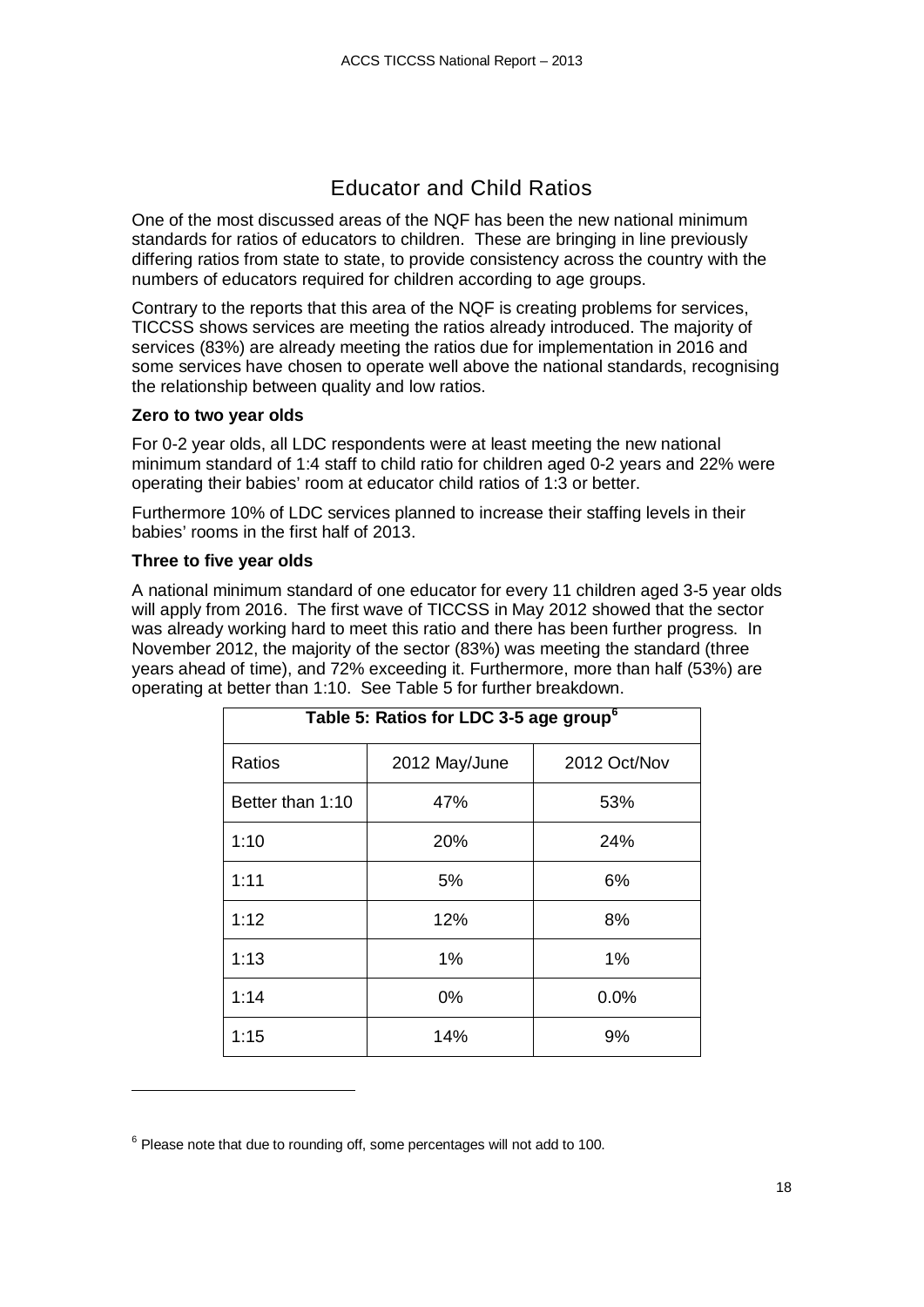Of the 17% of LDC services that are yet to transition to the new minimum, close to two thirds indicated they were going to make the move before 2015.

#### **School aged children**

The NQF introduced a minimum of 1:15 educator child ratios for school age children, however many states had better ratios already in place. Forty-one per of respondents delivering OSHC services operate at the NQF 1:15, with 38% operating at 1:12 or better, including 26% operating at 1:10 or better.

*Our Program is running very smoothly due to continuity of staff, low fees and parent support. The new regulations have increased our paper work but we try to focus on keeping our standard of care for the children at a high level and not stress ourselves about paperwork.*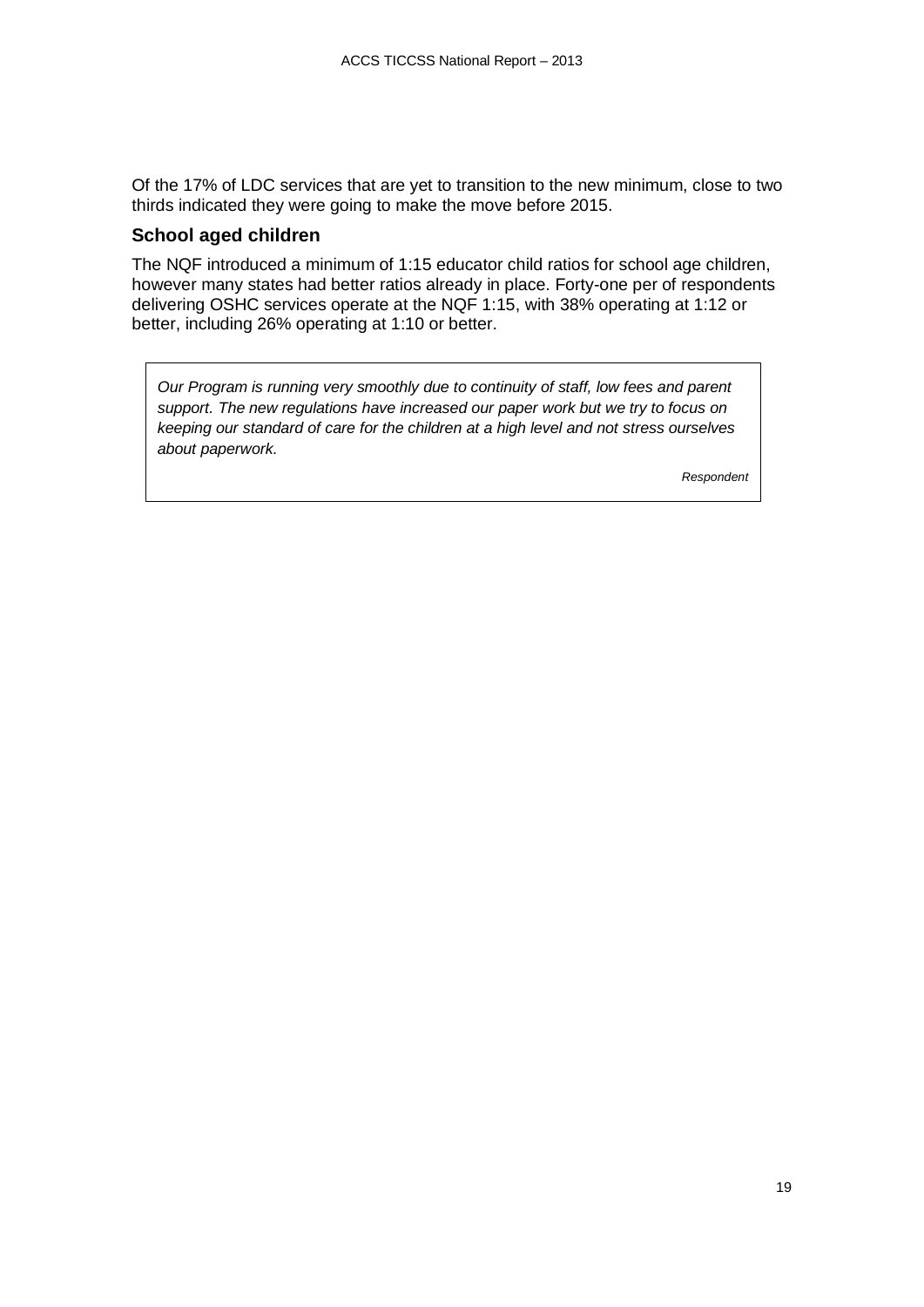# <span id="page-19-0"></span>**Workforce**

# Educators' Qualifications

<span id="page-19-1"></span>The first wave of TICCSS provided a comprehensive profile of educators in Australia in relation to their current qualifications and any relevant study they were undertaking. The second wave of TICCSS draws on the experience of more than 5,500 educators. Taken in the same academic year as the first, it shows those initial numbers staying steady, with some small increases. ACCS expects that the next wave of TICCSS will show considerable difference, as many who are currently engaged in studies will have graduated and new students will have commenced with the new academic year.

#### **Certificate III and Diploma qualifications**

In 2014, 50% of educators in every service are required to have or be working towards a Diploma. Presently across the sector, 35% of educators have a diploma while 12% are currently working towards this qualification.

From 2014, the Certificate III qualification will become the minimum requirement for educators. TICCSS shows that 37% of the workforce has a Certificate III while 7% are working towards one.

<span id="page-19-2"></span>

| Table 6: Educators' Qualifications Oct/Nov 2012 |     |  |
|-------------------------------------------------|-----|--|
| Have no qualifications                          | 11% |  |
| Have completed a Cert III                       | 37% |  |
| Have completed a Cert IV (OSHC)                 | 2%  |  |
| Have completed a Diploma (including advanced)   | 35% |  |
| Have completed a three year degree              | 6%  |  |
| Have completed a four year degree               | 8%  |  |
| Have a post graduate qualification              | 2%  |  |
|                                                 |     |  |
|                                                 |     |  |

*Our staff, educators and families have embraced the NQF and we have had to make minimal changes because of them. Anything that increases the standard of education and care for all children is valued here. Our relief staff (many of whom are not yet qualified) have enthusiastically undertaken studies.*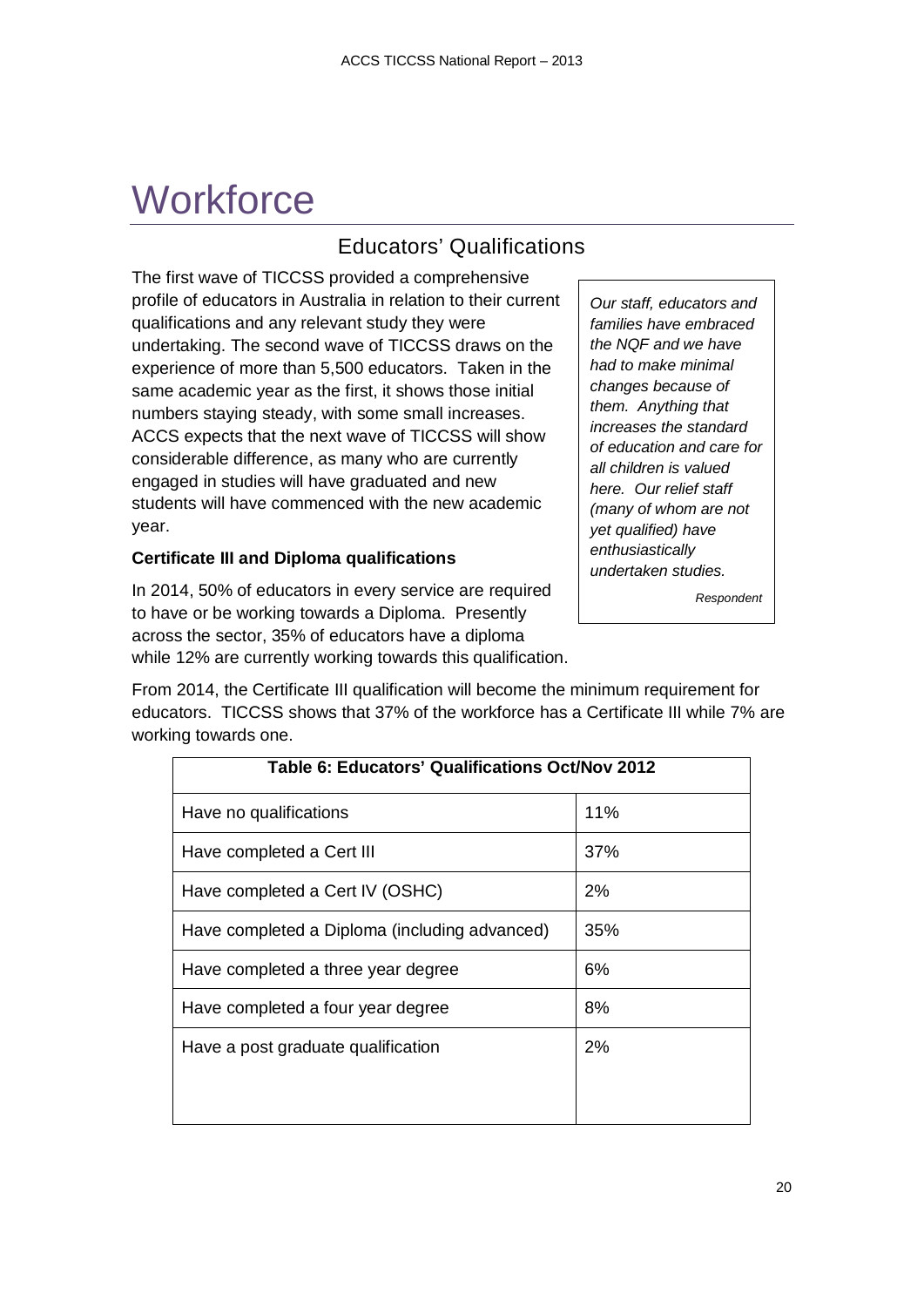<span id="page-20-1"></span>

| Table 7: Educators working towards qualifications Oct/Nov 2012 |      |  |
|----------------------------------------------------------------|------|--|
| Total % engaged in studying                                    | 26%  |  |
| Working towards a Cert III                                     | 7%   |  |
| Working towards a Cert IV (OSHC)                               | 0.4% |  |
| Working towards a Diploma (including advanced                  | 12%  |  |
| Working towards a three year degree                            | 2%   |  |
| Working towards a four year degree                             | 4%   |  |
| Working towards post graduate qualification                    | 1%   |  |

#### **Early Childhood Teachers**

Ahead of the 2014 requirement for all LDC and preschool services to employ a degree qualified Early Childhood Teacher, 69% of LDC services reported having either at least one educator with a four-year degree or at least one educator with a three-year degree in early childhood education. Upon the completion of the 2012 and 2013 academic year it is believed there will be a greater pool of teachers from which services may recruit.

Furthermore 25% of services reported having at least one educator currently working towards a four-year degree. This could be indicative of educators embracing the professionalisation of their sector and taking up opportunities for higher qualifications.

## Recruitment Experiences

<span id="page-20-0"></span>Very similar to the last TICCSS, 27% of services have a vacancy for an educator position at the time of responding.

Compared to 73% in the first wave, only 60% of services recruited for an educator in the six months prior to the second wave of TICCSS.

Thirty-two per cent of these recruits were for Certificate III positions, 36% were for Diploma, 16% were for degree level and two per cent for directors/coordinators.

Satisfaction with recent recruitment experiences were similar to earlier in the year with 49% of responses satisfied with the field of applicants who applied for the position, 87% for the successful educator's suitability for the role and 90% satisfied with the educators' qualifications.

Experiences of recruitment for particular position levels were relatively similar to the first wave of TICCSS, however there were slight decreases in the difficulty in recruiting for Certificate III and Diploma positions.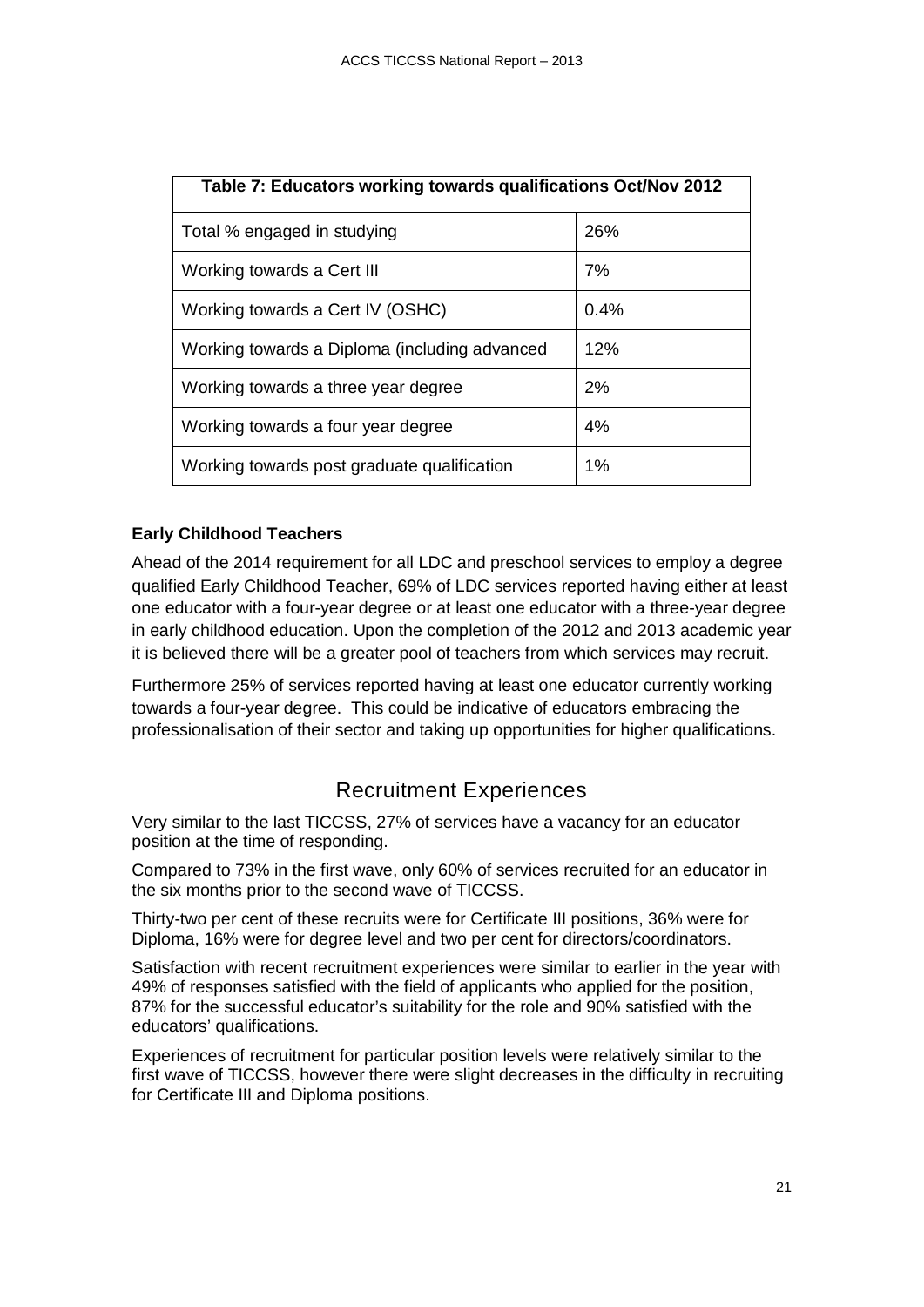<span id="page-21-1"></span>

| Table 8: Experiences in Recruiting in 2012 |                       |                                |                               |                                  |                        |
|--------------------------------------------|-----------------------|--------------------------------|-------------------------------|----------------------------------|------------------------|
| <b>Positions</b>                           | <b>Very difficult</b> | <b>Moderately</b><br>difficult | <b>Sometimes</b><br>difficult | <b>Occasionally</b><br>difficult | <b>Never difficult</b> |
| Certificate III                            | 17%                   | 21%                            | 25%                           | 18%                              | 19%                    |
| Diploma                                    | 40%                   | 24%                            | 18%                           | 12%                              | 5%                     |
| Degree                                     | 66%                   | 15%                            | 8%                            | 7%                               | 3%                     |
| Director/<br>Coordinator                   | 73%                   | 13%                            | 5%                            | 5%                               | 4%                     |

<span id="page-21-2"></span>

| <b>Table 9: Top Three Difficult Factors in Recruitment</b>             |                                                                                  |  |  |
|------------------------------------------------------------------------|----------------------------------------------------------------------------------|--|--|
| May/June 2012                                                          | Nov/Oct 2012                                                                     |  |  |
| 1. Low wages<br>2. Applicants are not suitably<br>skilled or qualified | 1. Applicants are not suitably<br>skilled or qualified                           |  |  |
| 3. Working hours                                                       | 2. Low wages<br>3. Wage differentials between<br>qualifications and/or different |  |  |
|                                                                        | service types                                                                    |  |  |

As in the first wave, services were asked to identify the most difficult factors in recruiting. In this second wave of data, there has been a swap in the factors of "low wages" and "applicants not being suitably qualified" - however the difference between the two is not significant.

ACCS believes the change in the third most difficult factor results from services commencing recruitment for ECT positions ahead of the minimum introduction in 2014. This is could be attributed to degree qualified early childhood teachers being able to earn considerably more when working in the preschool or primary school education system.

# Professional Development and Support

<span id="page-21-0"></span>Similar to the first round of TICCSS, services continue to support their educators' professional development in various ways. The data suggests the workforce is embracing opportunities to upskill and to participate in on and off site professional development.

More than two thirds of services provide time off, or time in

*Rural areas are disadvantaged at obtaining training.*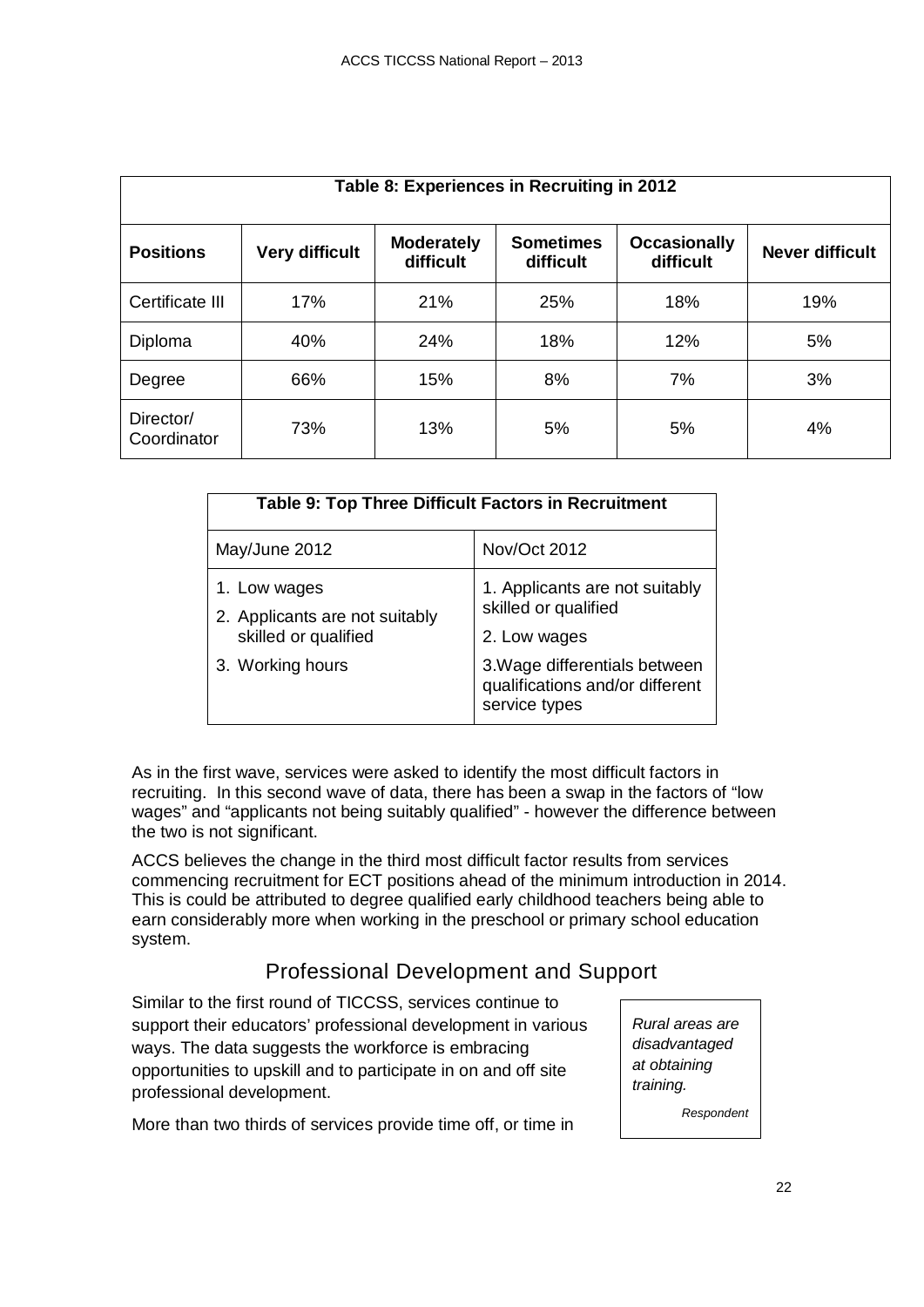lieu, to complete short course, and 86% pay the short course fees.

As well, in recognition of the importance of improving the qualifications of educators already working in the sector, a considerable number of services (40%) provide time off, or time in lieu, to complete longer courses at TAFE, private RTOs or Universities.

<span id="page-22-0"></span>

| Table 10: Professional Development offered to Educators 2012                                 |     |  |  |
|----------------------------------------------------------------------------------------------|-----|--|--|
| Time off or in lieu to complete short courses                                                | 68% |  |  |
| Pay fees for short courses                                                                   | 86% |  |  |
| Time off or in lieu to complete long courses at TAFE<br>colleges, private RTOs or University | 41% |  |  |
| Pay fees for long courses at Tafe colleges, private<br><b>RTOs or University</b>             | 32% |  |  |
| Pay staff for their time to complete placements at<br>other services                         | 24% |  |  |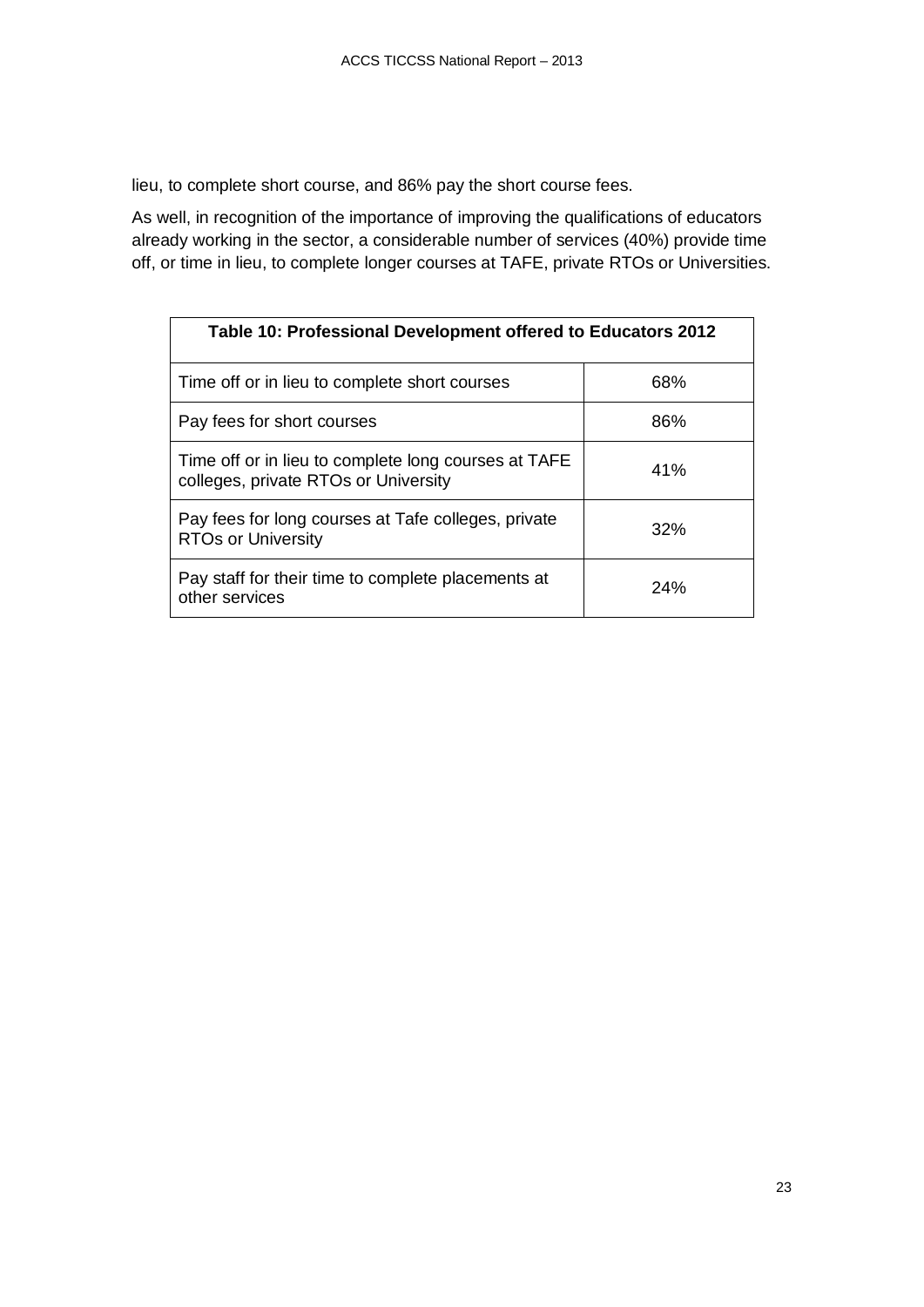# <span id="page-23-0"></span>Fees

-

## Current Fees

<span id="page-23-1"></span>While affordability of services for Australian families continues to be on the public and political agenda, TICCSS shows that services are offering relatively accessible fees with limited increases from May to November 2012 and the average LDC fee in Nov 2012 being \$77.59.

Many services have complex fee structures and breaking down to a daily unit can be difficult. Furthermore, some services (29%) provide nappies as part of their fees and 59% provide meals which increase service operating costs.

Government data released in 2013 shows that there has been a reduction of out-of-pocket costs associated with children's services fees for Australian families.<sup>[7](#page-23-3)</sup> For families with a gross income of \$75,000 p.a. and one child in full-time LDC, out-of-pocket costs dropped from 13% in 2004 to 8.4% in 2012. Similarly, for families with a gross income of \$115, 000 p.a., out-of-pocket costs dropped from 11.4% in 2004 to [8](#page-23-4).6% in 2012.<sup>8</sup> Nonetheless, it is worth noting that over both the TICCSS waves financial strain was identified as the most common factor for children's vulnerability. This more general financial strain experienced by families, could exacerbate the balance between salary and ECEC fees.

<span id="page-23-2"></span>

| Table 11: Average Daily LDC fees 2012 |                   |  |
|---------------------------------------|-------------------|--|
| Area                                  | <b>LDC Sector</b> |  |
|                                       | Nov/Oct           |  |
| <b>National</b>                       | \$77.59           |  |
| South Australia                       | \$75.86           |  |
| New South Wales                       | \$73.93           |  |
| Victoria                              | \$82.87           |  |

Note that TICCSS does not allow for this kind of analysis as it only sources fees from services.

<span id="page-23-4"></span><sup>8</sup> Child Care in Australia, DEEWR, 2013, pg 8, available at [http://www.mychild.gov.au/documents/docs/Child\\_Care\\_In\\_Australia.pdf](http://www.mychild.gov.au/documents/docs/Child_Care_In_Australia.pdf)

<span id="page-23-3"></span> $7$  Out of pocket is defined as the proportion of weekly disposable income that families spend on child care services.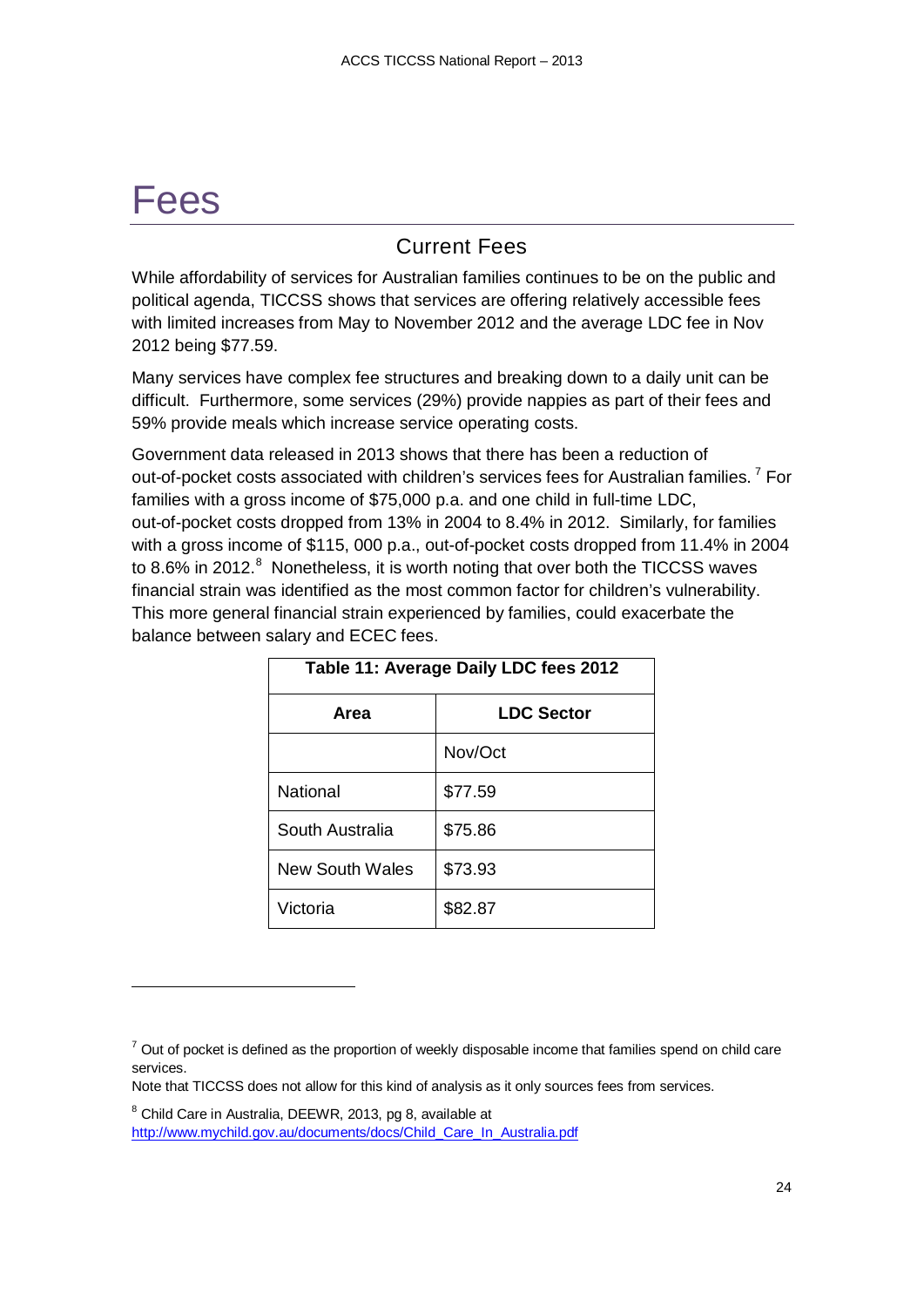<span id="page-24-2"></span>

| Table 12: OSHC Average Fees per session 2012 <sup>9</sup> |            |         |            |         |            |         |
|-----------------------------------------------------------|------------|---------|------------|---------|------------|---------|
| Area                                                      | <b>BSC</b> |         | <b>ASC</b> |         | <b>VAC</b> |         |
|                                                           | May/June   | Oct/Nov | May/June   | Oct/Nov | May/June   | Oct/Nov |
| National                                                  | \$11.90    | \$10.62 | \$16.43    | \$14.98 | \$45       | \$39.36 |

### Fee Increases

<span id="page-24-0"></span>

| We are trying to |  |  |
|------------------|--|--|
| provide a        |  |  |
| service to our   |  |  |
| school, not      |  |  |
| make a profit.   |  |  |
| Respondent       |  |  |

While fee increases for families continue to get considerable media coverage, just under half of the services actually increased their fees in the six months preceding the survey. The average increase for daily fees for LDC was \$2.59, as tracked between the two waves of TICCSS.

Again the main reason identified for fee increases was the normal rise in cost of living (CPI) with over three three-quarters of services (76%) listing this as number one.

Recognising the need for better wages for educators, increased staff wages was cited as the number two reason (61%) for fee increases, while changes to meet increased minimum regulatory standards was at number three with 37%.

## Reactions to fee increases

Similar to the first wave of TICSS services were asked to report on how families have reacted to fee increases.

Over half of services (55%) reported no negative reaction to their fee increases, with 55% stating their families did not express frustration, reduce hours, leave the service or say they were under financial stress.

However 36% of services stated families did reduce their hours, 28% stated families

*I would like to see a separate additional CCB for children identified as at risk or vulnerable. These children need to be in a caring, learning environment. When the families cannot pay the fees, childcare ceases. This is not in the best interest of the child.*

*Respondent*

*fees have risen nearly \$20 per day and this has not once affected our status of families, nor have we had families leave due to increases.*

<span id="page-24-1"></span>*In 4 years our* 

*Respondent*

L

<span id="page-24-3"></span><sup>&</sup>lt;sup>9</sup> Please note that the OSHC data is indicative with a reasonable difference in the amount of OSHC services participating in the second wave TICCSS. However the data and the comments from services show that it is a sector that is working hard to deliver accessible services that support families while providing high quality education and care to school aged children.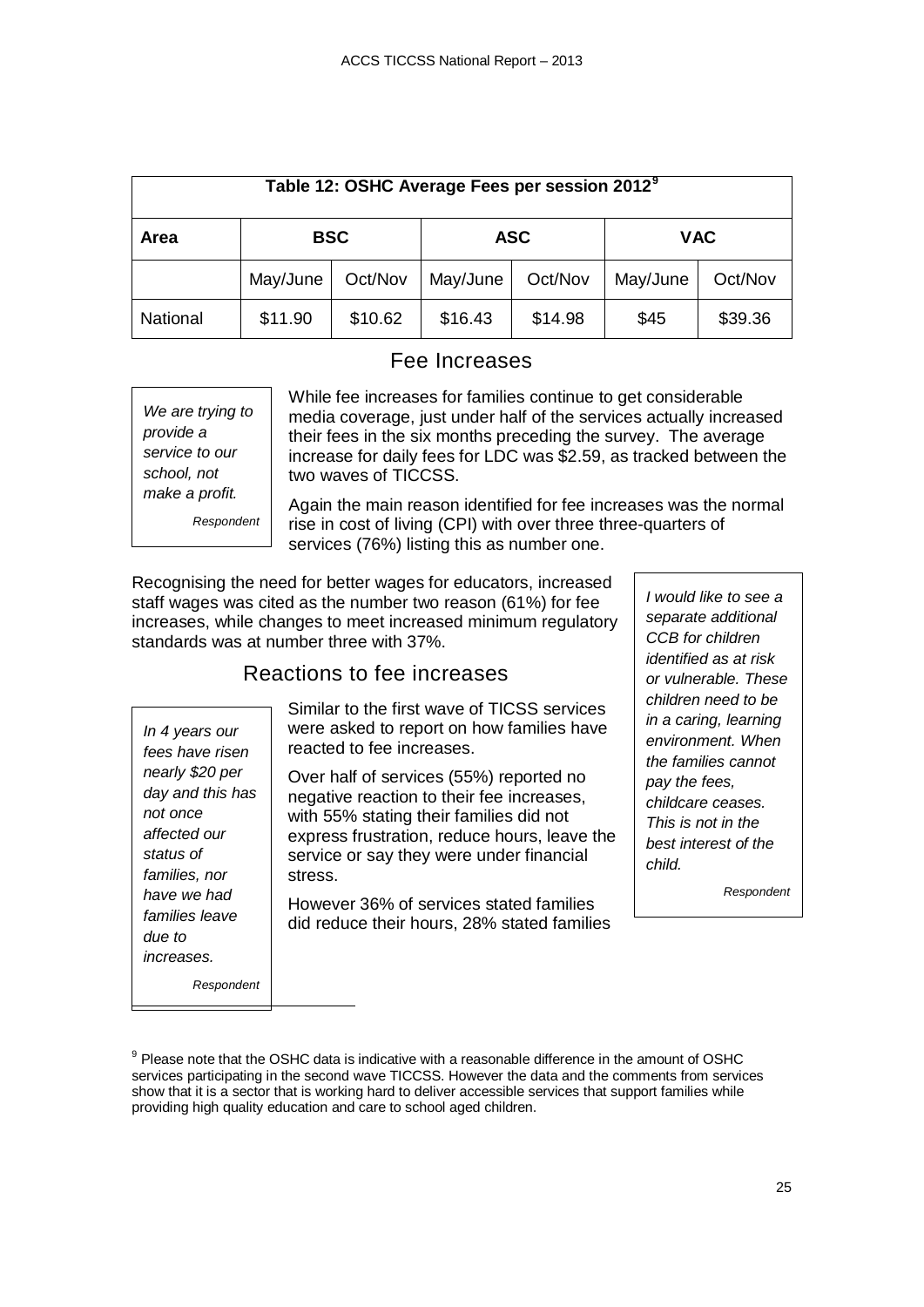expressed frustration at increases, 23% stated they were under financial stress and 16% had families leave because of the increase.

At the time of responding (Oct/Nov 2012) close to half of services planned for an increase to fees at the start of 2013.

<span id="page-25-0"></span>

| Table 13: Families Reaction to Fee Increases (all services)                    |     |  |  |
|--------------------------------------------------------------------------------|-----|--|--|
| Families expressed frustration due to the<br>increase                          | 28% |  |  |
| Families said they are under increased<br>financial stress due to the increase | 23% |  |  |
| Families leaving your service due to the<br>increase                           | 16% |  |  |
| Families reducing hours/days with your<br>service due to increase              | 36% |  |  |
| None of the above                                                              | 55% |  |  |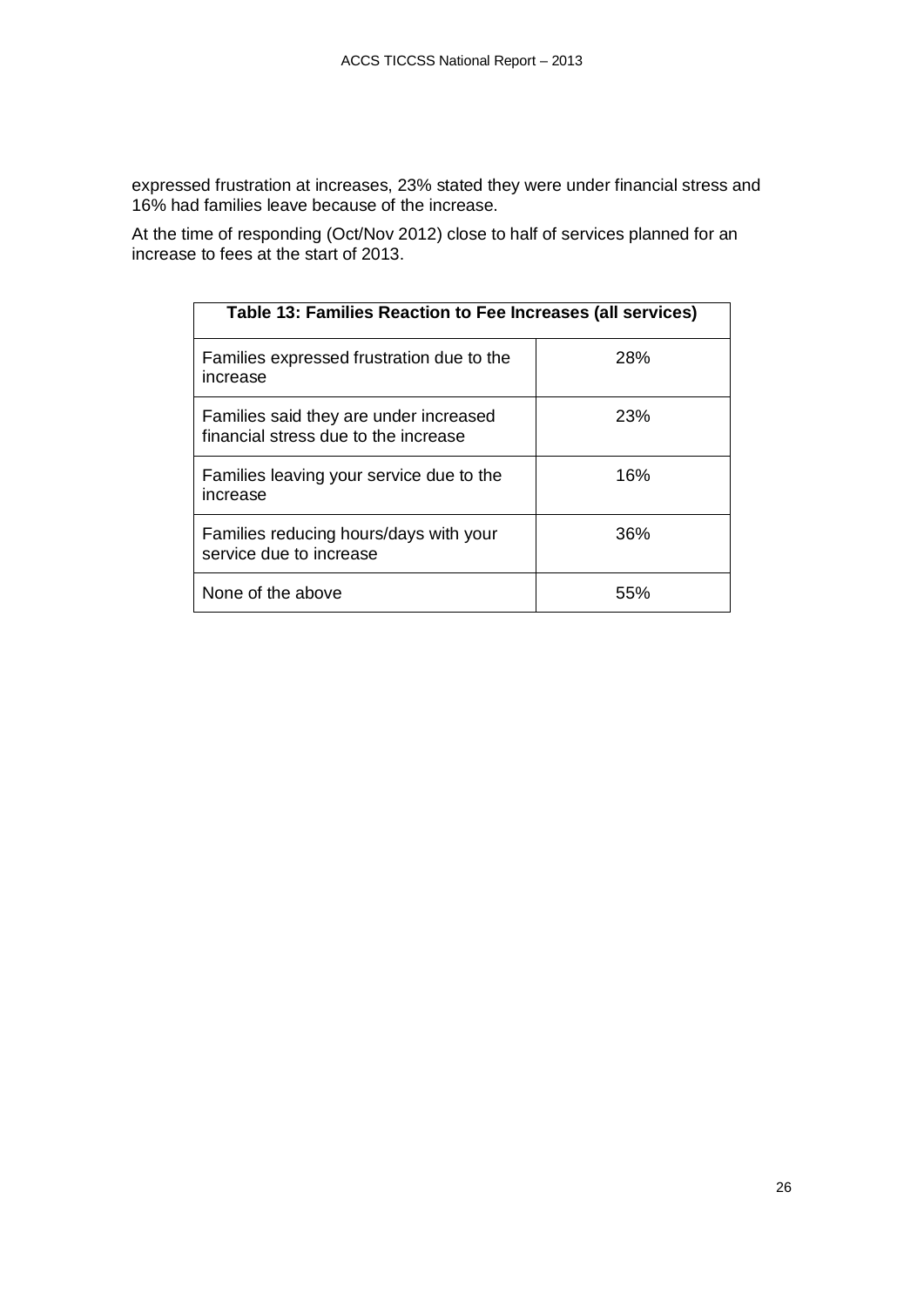# <span id="page-26-0"></span>National Quality Reforms:

# Experiences with the NQF: The First Six Months

<span id="page-26-1"></span>Overall, the TICCSS data shows services integrating the NQF into their operations and practice. Less than a year into the first stage of the reforms, 18% of services stated the NQF meant normal business or reduced workload for them.

However, as with many new systems, there were signs of services still adapting to the new reporting requirements with 53% of services stating the NQF had greatly increased their workload and 30% reporting that their workload had slightly increased.

ACCS will continue to conduct to TICCSS to monitor the experiences of services as they integrate the NQF into their operations and move through the first round of assessment

and ratings. ACCS will continue to inform ACECQA and state and territory regulatory bodies of the issues and challenges identified by services through TICCSS.

As with the first wave, TICCSS asked services to rate their top issues in the previous six months. The top issues were:

- 1. Increased paper work to meet legal obligations and government regulations (80%)
- 2. Insufficient paid time to complete tasks (60%)
- 3. Inability to recruit suitably qualified educators (30%)
- 4. Educators' reluctance to embrace change (28%)

Interestingly, while increased paper work maintained its number one spot, staff reluctance to embrace change dropped from number two to number four.

*We have had very few issues as we have chosen to embrace the change rather than be negative about it.*

Ī

*Respondent*

### **Waivers**

<span id="page-26-2"></span>Waivers from meeting the *Education and Care Services National Regulations* support services that, for one reason or another, cannot meet some of the new NQF standards. While these are available to all services through an application process with ACECQA, the vast majority (90%) of the sector is meeting the NQF without the need for any waivers.

Ten per cent of services stated they had a waiver from meeting one or more of the standards in the *Education and Care Services Regulations*.

A staff qualification waiver was the most common (60%), followed by educator and child ratio waiver (23%)

*We have embraced the Reforms in a positive way and have had to make minimal changes to our service.*

*Respondent*

*Workloads have increased because the expectation of commitment within all roles has risen and again this can only benefit the children and their families.*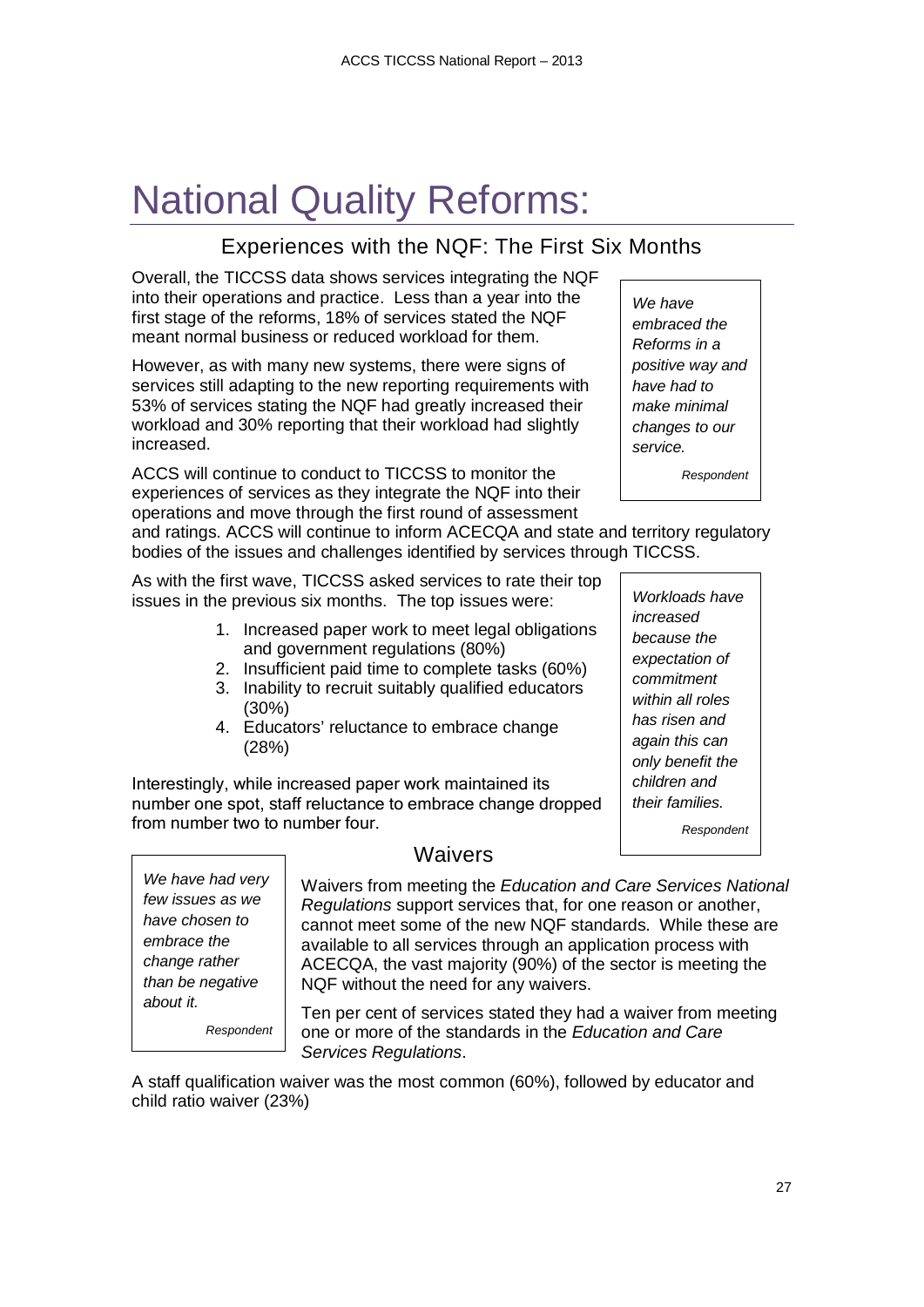*One of my major concerns about the rating and assessment is that most services in Victoria seem to be getting "working towards" and contrary to ACECQA protestations, the public see this as meaning "not good enough"*

*Respondent*

j

#### Assessments

<span id="page-27-0"></span>At the time of TICCSS, assessments had just commenced and not enough services had undergone the assessment to share experiences. However ACECQA is now reporting that more than half of services have completed an assessment and ACCS looks forward to capturing these experiences in the future TICCSS.<sup>[10](#page-27-1)</sup>

*Even though new requirements cost more and take more work to implement they are very badly needed to increase the quality of education and care for all children.* 

*Increased ratios and staff qualifications are well worth paying for.*

<span id="page-27-1"></span><sup>&</sup>lt;sup>10</sup> "Children's Services meet and exceed new standards", ACECQA, August 2013. Available at <http://www.acecqa.gov.au/children-s-services-meet-and-exceed-new-standards>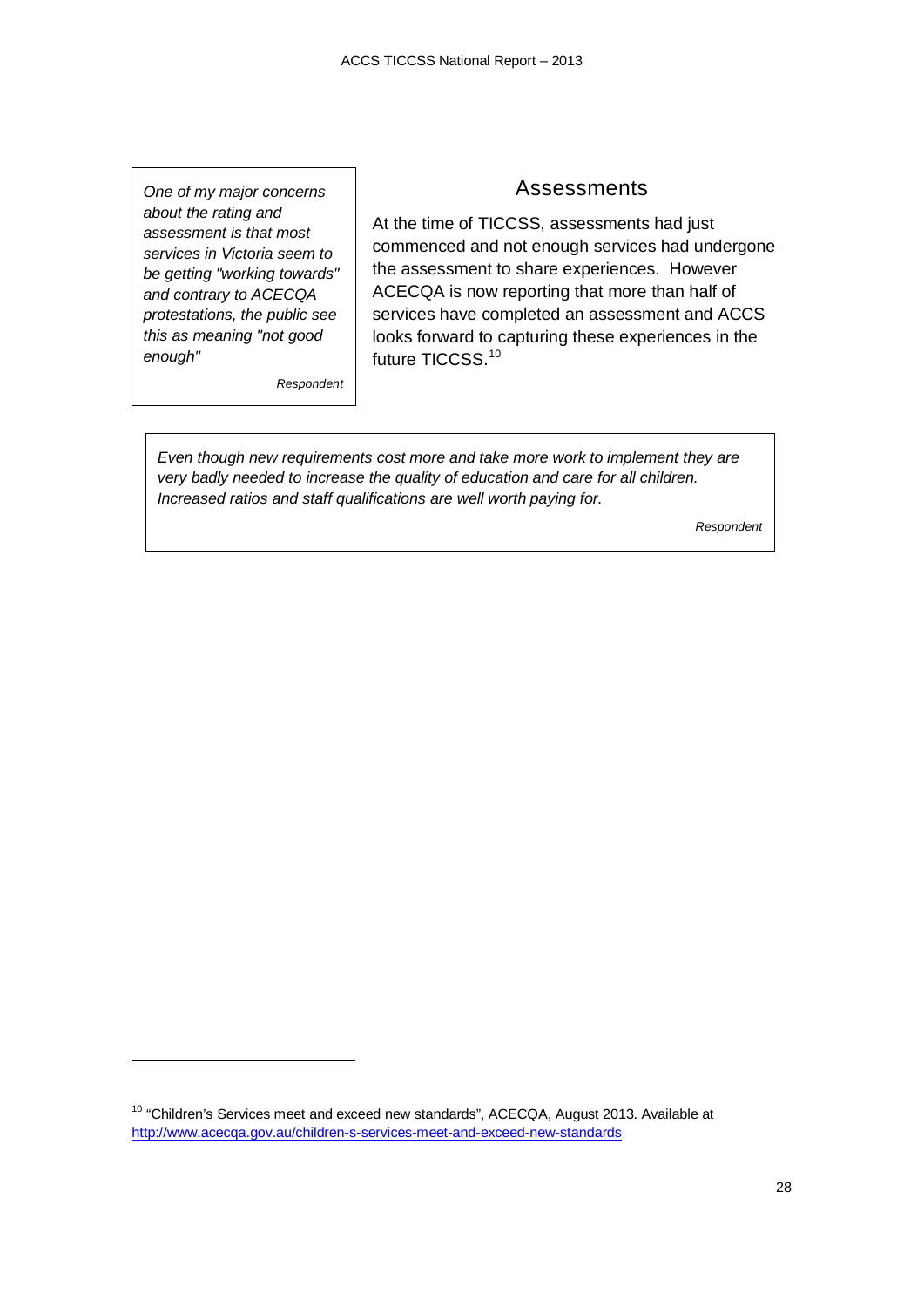# <span id="page-28-0"></span>Communities and vulnerabilities

*Better connections with other Child and Family Agencies have meant children are identified and partnerships for providing care are developed.*

*Respondent*

#### vulnerabilities in their communities earlier than targeted child protection services.

ACCS defines vulnerability as children with a range of risk factors that are challenging or affecting their development and learning.

TICCSS asked if services had seen an increase or change to vulnerability in their community. Over future TICCSS, this data will provide a clearer picture of emerging vulnerabilities across Australia

## Vulnerable Children

<span id="page-28-1"></span>ACCS recognises the key role that ECEC services play in Australian children's safety, health and well-being and the support network services their families' need.

Having strong connections and relationships with children and families often means that ECEC services are aware of challenges and

> *As we are becoming more established and the service providers in our community are becoming aware of our presence, we are having more referrals for children from vulnerable families to be enrolled including those from child protection and newly arrived refugee families.*

> > *Respondent*

<span id="page-28-2"></span>and how children's services support children and their families.

### Key Facts

- Eighty-five per cent of services identify as having vulnerable children in their service.
- Nearly half of all services (47%) have only a few vulnerable children, nearly a third (30%) have some and six per cent reported that the vast majority of their children were vulnerable.
- Just over one quarter of services (26%) reported an increase in the number of vulnerable children in their communities over the last six months, while 74% reported no change and three per cent reported a decrease.
- Twenty-three per cent of services noticed a change in the types of vulnerability in their communities.

Consistent with the first wave of TICCSS, the two most

common areas of concern identified by services were financial stress and additional needs and behavioural and development issues.

Our service is located in one of the most vulnerable communities in the state of Victoria. There are increasing levels of domestic violence, increasing gambling and families under financial pressures… we have families that are starting to open up more about their needs.

*Respondent*

*We have a priority of access for children who are vulnerable and have behavioural and learning difficulties so we have a long history of inclusion*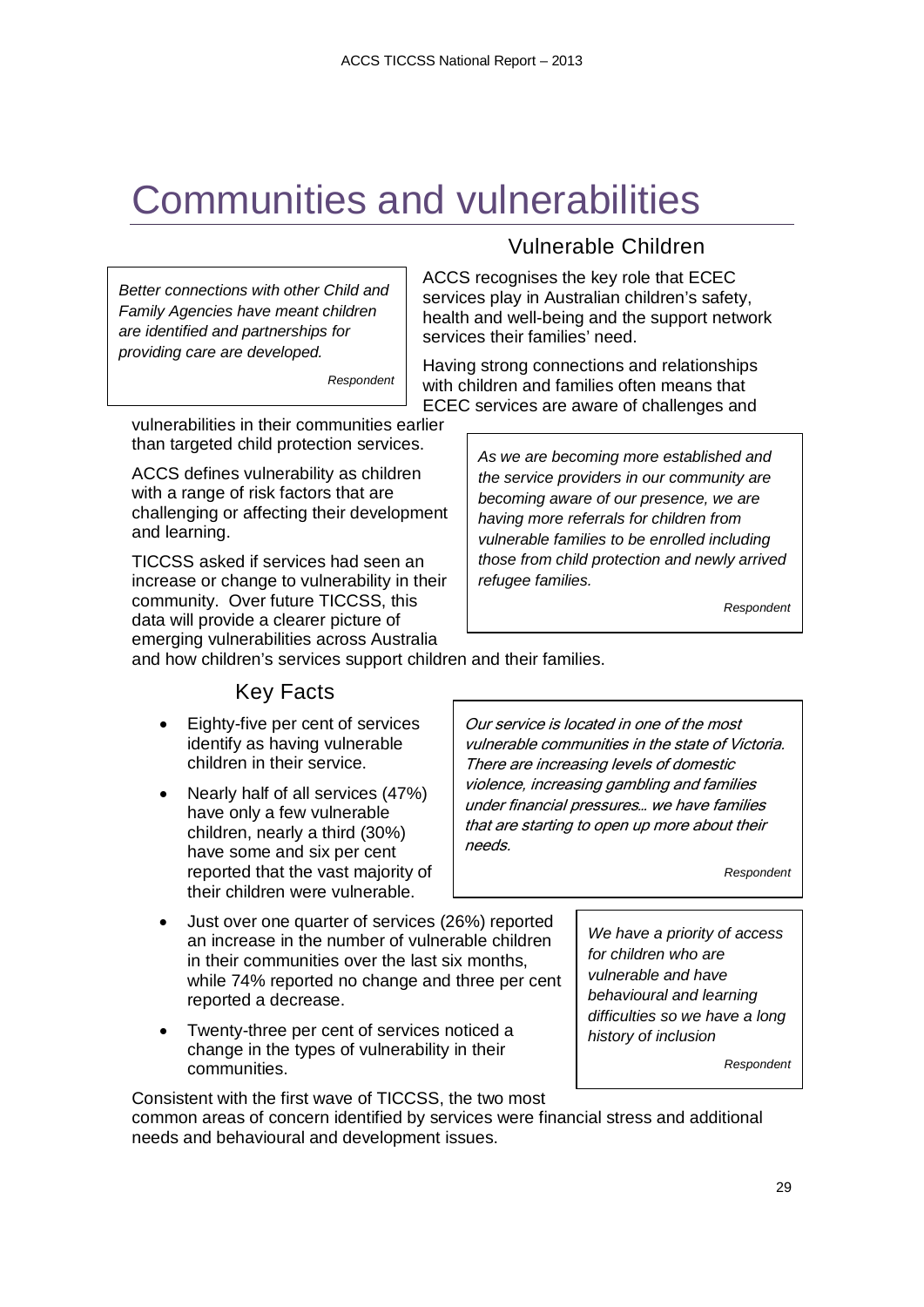Eight per cent of all services identified financial stress or strain as an issue affecting the vulnerability of children in their services.

Six per cent of services identified some form of additional needs (including developmental, behaviour, autism or undiagnosed conditions) as an issue affecting the vulnerability of children in their service.

*We are more familiar with the indicators [of Autism Spectrum Disorder] and seek assistance ASAP. This is a collaborative effort between educators and parents of the child concerned and relevant agencies.*

*Respondent*

*The preschool has formed partnerships with local services including the refuge and Aboriginal services. Our fees have been reduced to \$5 per day for ATSI children and families with pension cards. Transport is also provided to pick up and drop off ATSI children and children who would not access our service without transport. This has closed the gap for many families to access preschool. Employment of 3 ATSI Educators has also developed a sense of belonging for families.*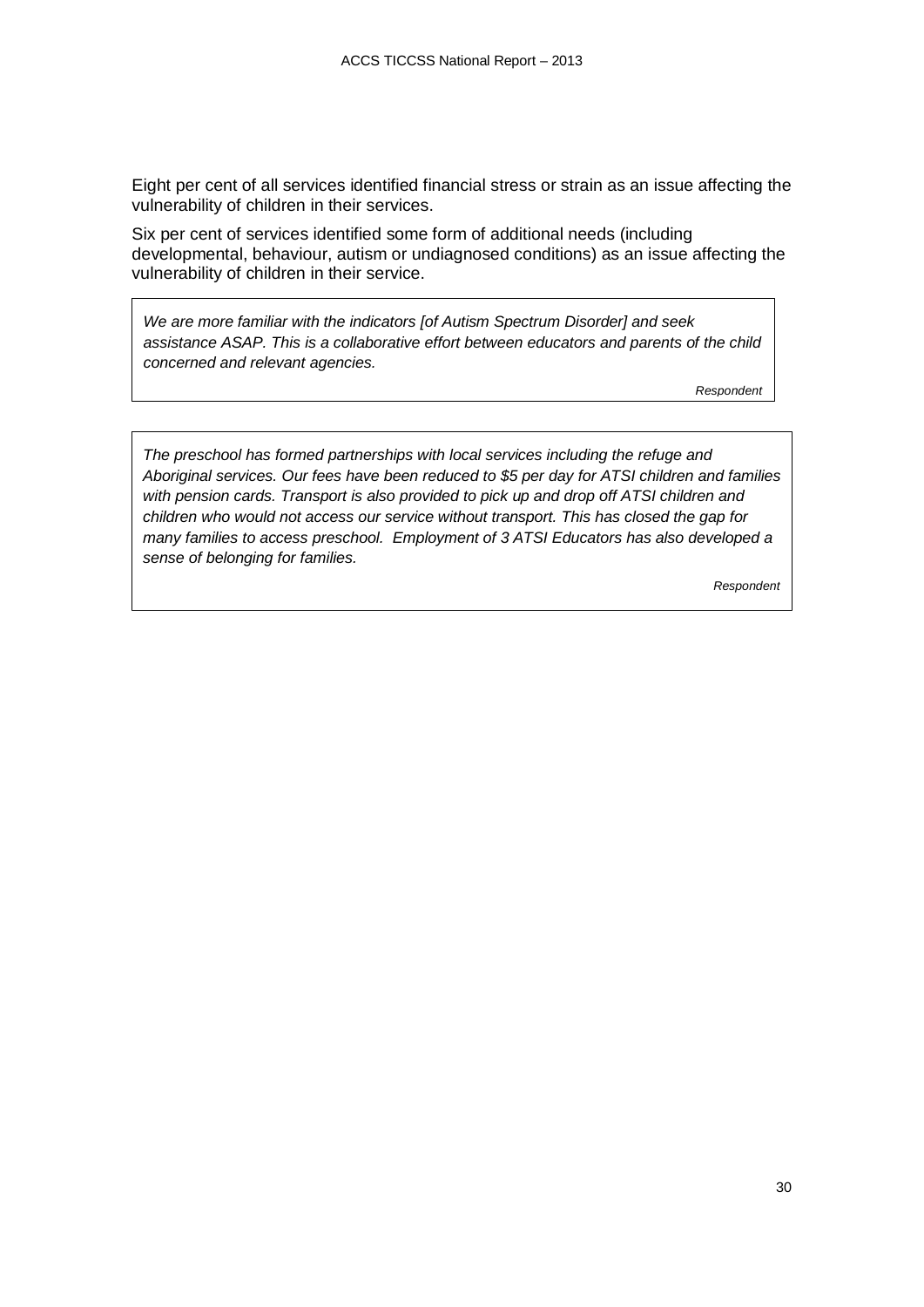# <span id="page-30-0"></span>Methodology and Research Design

## Research Aims

<span id="page-30-1"></span>The Trends in Community Children's Services Survey aims to answer the following research questions:

- 1. What changes are occurring in community children's services in fees charged to families, utilisation and waiting lists, educator qualifications, educator child ratios and recruitment?
- 2. What are the positive impacts and challenges faced by not for profit community children's services in Australia and their families with regard to the implementation of the NQA?
- 3. What changes are occurring in the profile of children and families presenting, or not presenting, in particular vulnerable children?

## Research Design

<span id="page-30-2"></span>This research draws on a survey that is open to all services but targeted at NFP children's services. In the first year of the implementation phase of the NQF, ACCS conducted the survey in May/June and then again in November/October in order to get a thorough understanding of how not for profit children's services were experiencing the reforms. While these two waves in the first year have allowed for a thorough understanding of experiences of services there have been limitations to the comparison between waves due to the short time in between.

From 2013 the survey will be conducted annually which will allow for greater tracking data, in particular of workforce qualifications (as an academic year will have past and will allow the capture of data on new graduates and students), fee increases (which traditionally happen at the start of each year).

The survey is a simple electronic questionnaire, open to directors/coordinators from children's services of all types – LDC, OSHC, FDC, IHC, OCC, MACS, preschools etc.

The Trends in Community Children's Services Survey in its current form with the limited resources attached is designed to be explorative and a continual reflective learning process. The findings are designed to be indicative and not representative. The research findings will be able to assist in identifying areas where more extensive research could be conducted.

The research is designed to gather data on the following:

#### **Demographics**

- Services types
- Number of licensed places
- Locations
- Management type (NFP organisation, parent/community owned or commercial)
- Utilisation and waiting lists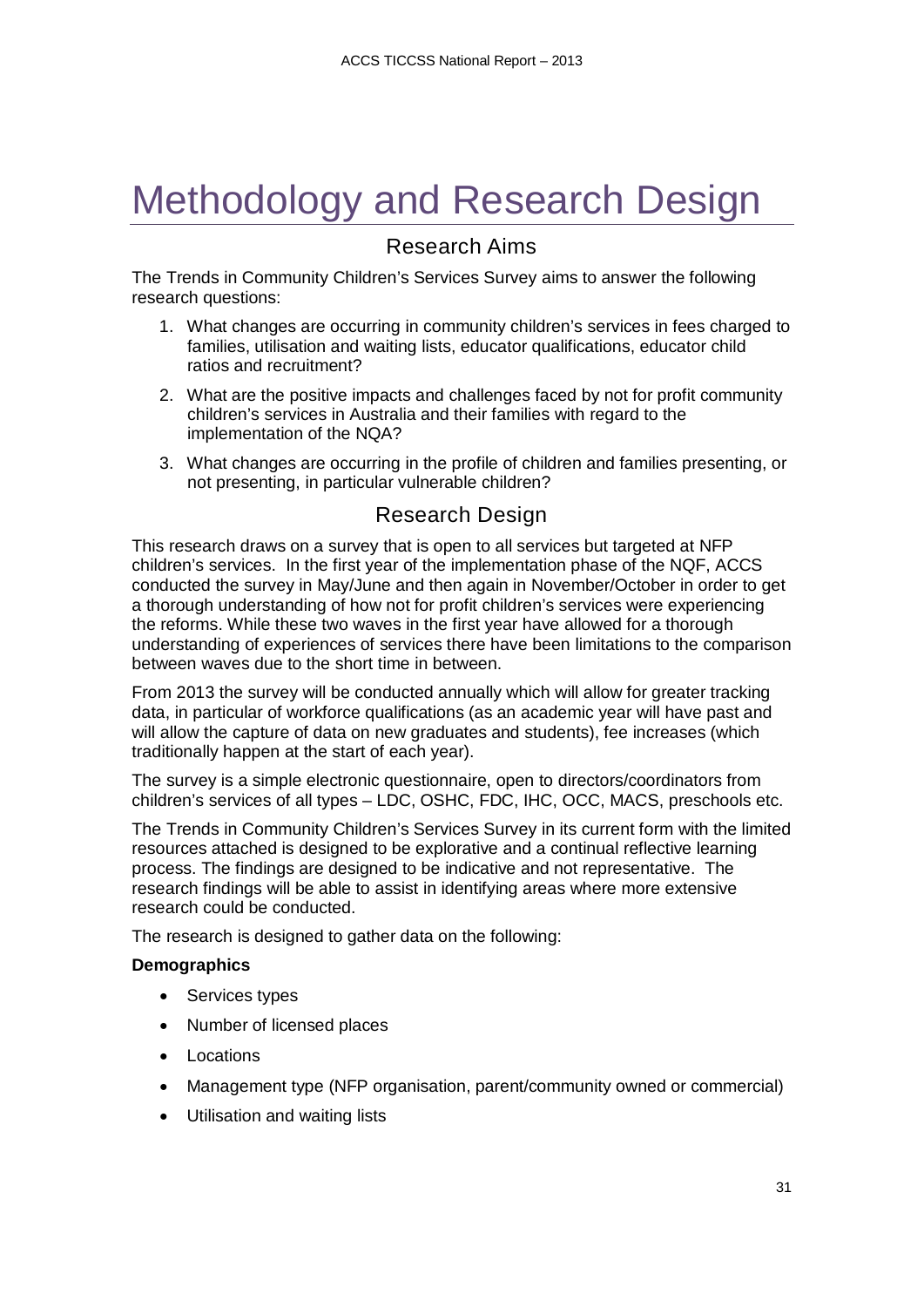#### **Workforce**

- Percentage of educator vacancies
- Ease/difficulty in recruiting
- Quality of qualifications and applicants
- Support offered for staff professional development

#### **Fees:**

- Average fees
- Fee increases (past and predicted)
- Communities reactions to changes in fees

#### **National Quality Reforms:**

- Experience with implementation
- Frequency and type of waivers
- Experiences with assessments

#### **Communities and vulnerabilities**

- Number of vulnerable families supported through the service
- Changes in vulnerabilities in the community

Data, where possible, is cross-referenced against service types, location (depending on disclosure this may break down to metro, regional and to the *Socio-Economic Indexes for Areas* decile ranking) etc.

### Survey Distribution

<span id="page-31-0"></span>The Trends in Community Children's Services Survey Communication Strategy utilises a snowball technique to gather the sample through the ACCS membership base and informal networks and contacts. Email invitations to participate in the survey are circulated through members and contacts requesting them to forward the survey to their contacts.

This is providing a diverse sample for the survey. ACCS strongly believes that given the limitations of the research this technique is the most ideal.

While it is designed and focused on not for profit services, it is open to services from all management types and has attracted some for profit participation.

### Evaluation

<span id="page-31-1"></span>ACCS has built in an evaluation process after each wave of the Trends in Community Children's Services Survey. The evaluation focuses on the following points:

- 1. The uptake of survey participation across states and territories, metro and regional and service types
- 2. The completion rate of the survey (are services comfortable with answering all questions, does it appear they struggle with some questions in particular)